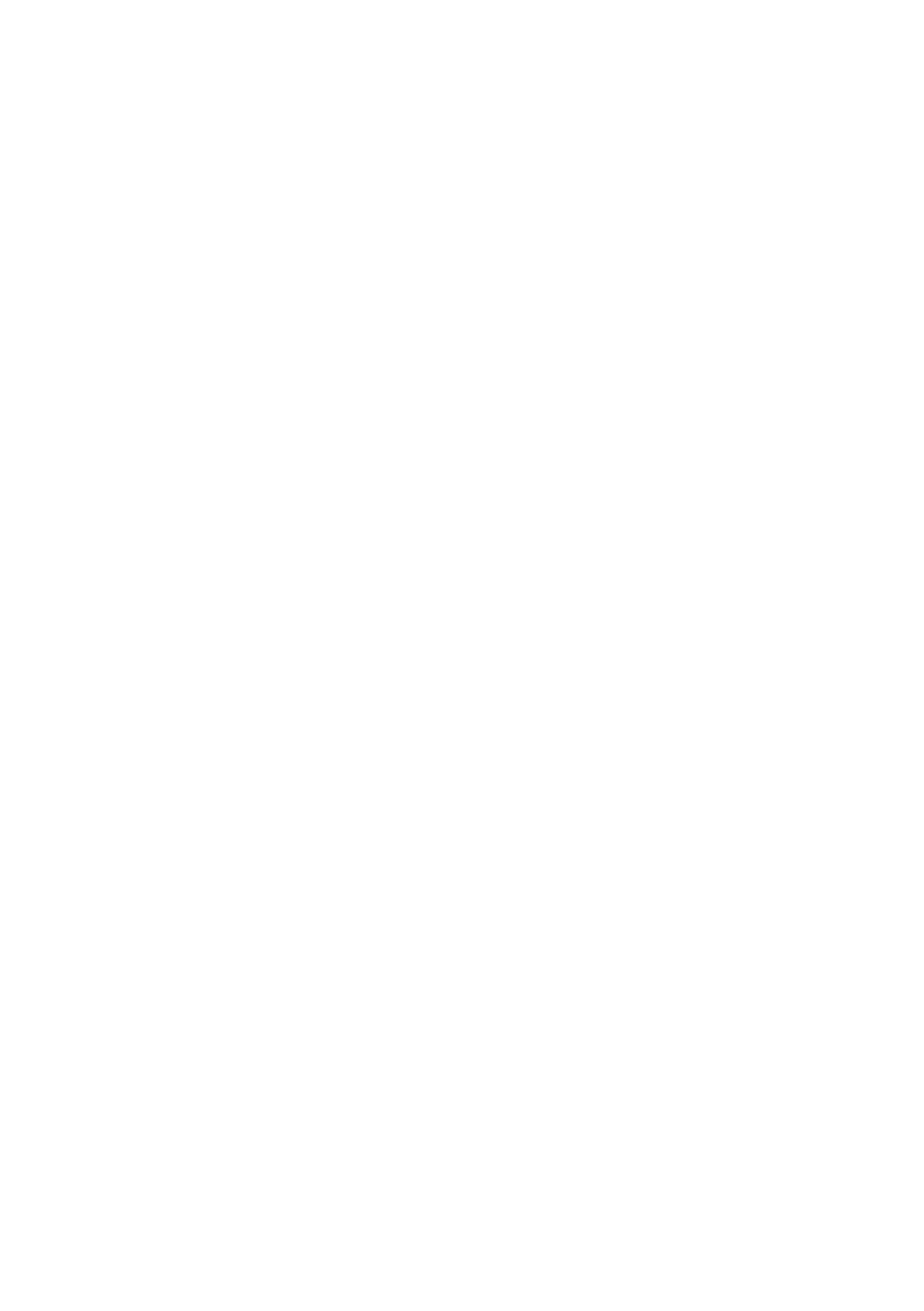PART I

*Chapter 1* 

## **Structural Policy Priorities: An Overview**

*A large number of OECD countries have failed to narrow the gap in GDP per capita* vis-à-vis *the leading countries over the past decade, calling for a re-assessment of the main policies having an impact on the key growth drivers. This chapter provides an overview of broad trends in growth performance over the recent past and the policy priorities that have been identified in each country to address specific performance weaknesses. Given that high unemployment and low labour force participation remain a major preoccupation in many continental European countries, measures to improve the labour market performance account for the bulk of policy priorities in these economies. For low-income countries, as well as in Japan and Switzerland, raising productivity is the main challenge and hence priorities tend to focus more on liberalisation of product markets, especially in network industries and services. English-speaking countries have generally good labour market performance, but share in common the need to raise the skills level, in particular via an improvement of secondary education.*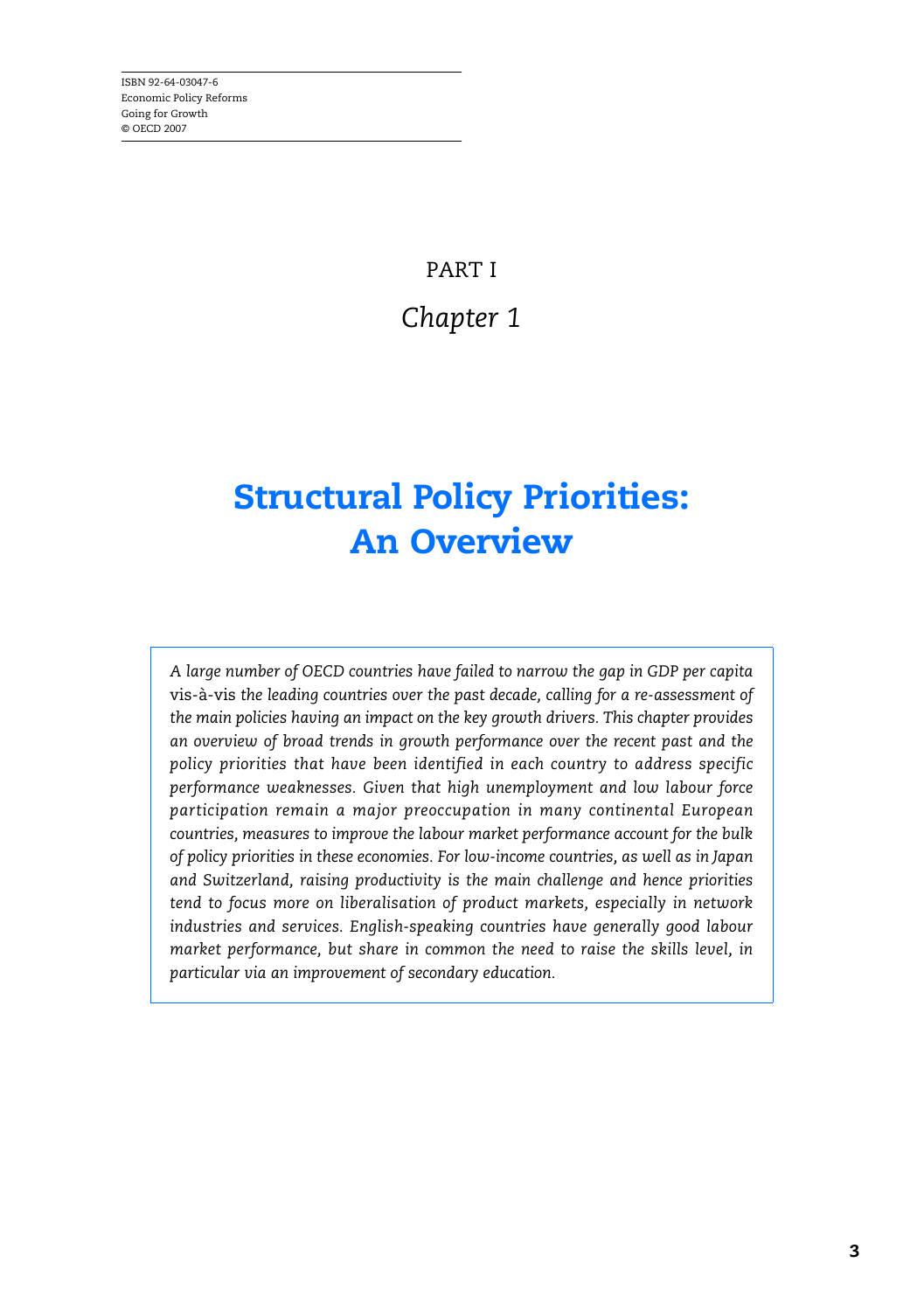#### **Introduction**

Differences in material living standards across OECD countries reflect in part different structural policy settings. Relatively low income per capita and failure to converge on the highest-income country can therefore be signs of policies not being as growth-friendly as they could be. Successive empirical studies by the OECD have sought to identify the policy levers that influence GDP per capita and its growth. As part of these exercises, indicators have been developed that summarise performance in key components of GDP per capita and the stance of related policies in a consistent way across countries and over time.

As in the 2005 *Going-for-Growth* assessment, this round employs these indicators and studies to identify policy priorities to raise GDP per capita based on international benchmarking of performance and policies. This chapter provides an overview of broad trends in growth performance over the recent past and the policy priorities that have been identified to address specific performance weaknesses. The policy priorities are discussed in greater detail in the country notes in Chapter 2.

#### **Growth performance in OECD countries: Key stylised facts**<sup>1</sup>

Only around half of OECD countries have made some progress towards converging on the living standards of the benchmark country (United States) during the past ten years (Figure 1.1).<sup>2</sup> Relative living standards did improve in Ireland and a few lower-income



Figure 1.1. **GDP per capita levels and growth rates: gap** *vis-à-vis* **the United States**<sup>1</sup>

1. The average growth rate of GDP per capita is calculated on the basis of volumes data from national accounts sources. The level of GDP per capita is calculated on the basis of 2005 PPPs. In the case of *Luxembourg*, the population is augmented by the number of cross-border workers in order to take into account their contribution to GDP. Data for *Greece* do not take into account the 25 per cent upwards revision to the level of GDP announced in 2006. *Source:* OECD, *National Accounts of OECD Countries*, 2006; and *OECD Economic Outlook*, No. 80.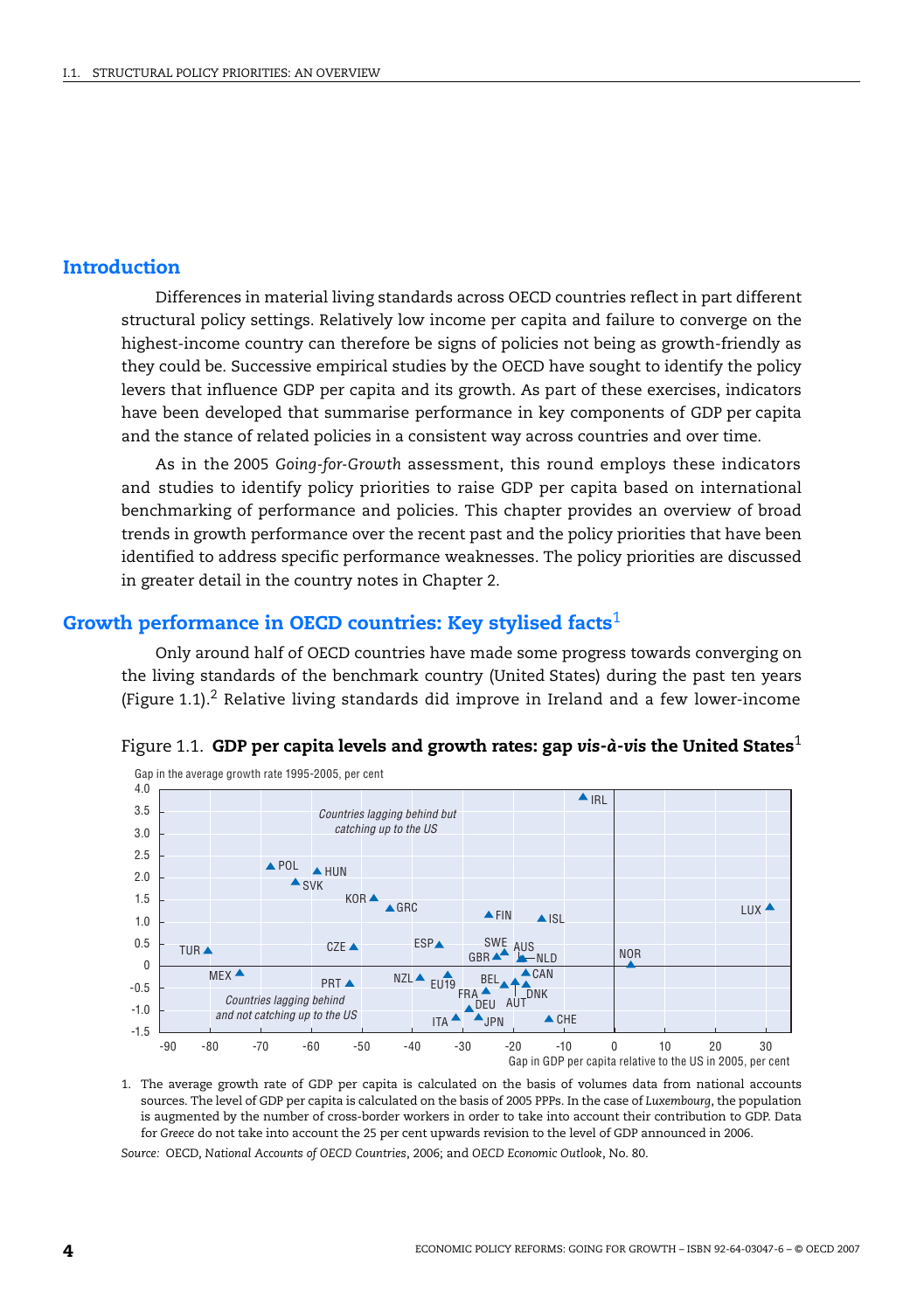countries, but the gap remained constant for the two OECD economies with the lowest income level. Material living standards exceed those in the United States only in Luxembourg and Norway.<sup>3</sup>

The gap in GDP per capita *vis-à-vis* the benchmark country can be broken down into contributions from labour productivity and labour utilisation. The GDP gap in several continental European countries relative to the United States is mostly accounted for by low labour utilisation (Figure 1.2). This reflects weak labour-force participation, often combined with short working hours and high unemployment. And, although measured labour productivity is often close to that in the United States in these countries, this is partly due to a compositional effect, the relatively low employment rates of the unskilled workers showing up in comparatively high average output per person employed and per hour





1. Based on year 2005 purchasing power parities (PPPs). In the case of *Luxembourg*, the population is augmented by the number of cross-border workers in order to take into account their contribution to GDP. Data for *Greece* do not take into account the 25 per cent upwards revision to the level of GDP announced in 2006.

2. Labour resource utilisation is measured as total number of hours worked divided by population.

3. Labour productivity is measured as GDP per hour worked.

*Source:* OECD, *National Accounts of OECD Countries*, 2006; *OECD Economic Outlook*, No. 80; and *OECD Employment Outlook*, 2006.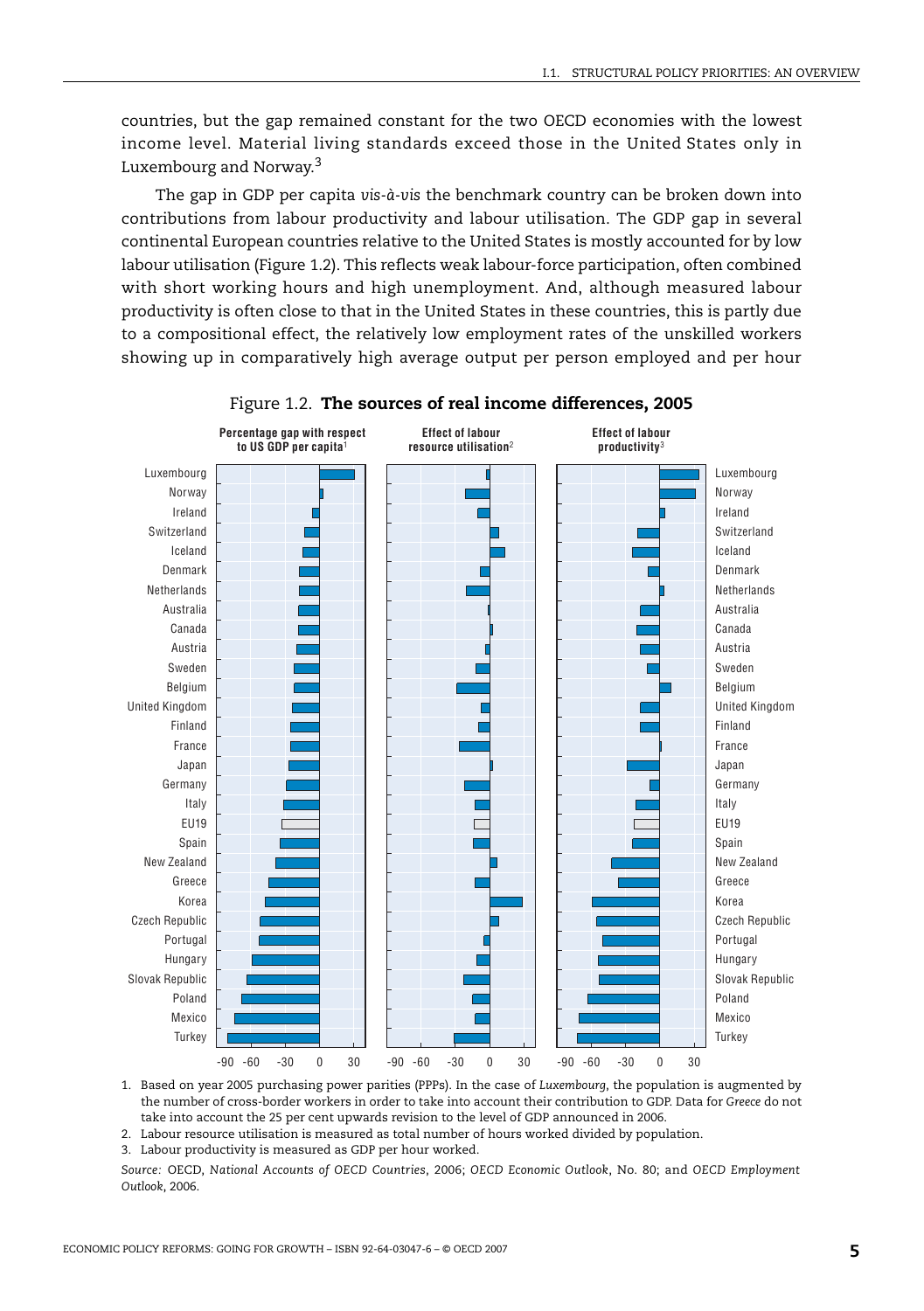worked. A recent study suggests that measured labour productivity would be as much as 15% lower relative to the United States in some countries if employment rates and average hours worked were the same (Bourlès and Cette, 2005).4

In other countries, the labour-productivity gap explains more of the weakness of GDP per capita compared with the benchmark country. Low output per hour worked accounts for more than the whole, or most, of the GDP-per capita gap in Switzerland, Iceland, Korea, Japan and non-US English-speaking countries. Labour productivity is also the main factor behind the shortfall in GDP per capita in low-income economies, although labour utilisation is also typically well below the level in the benchmark country due to low participation and, in some cases, high unemployment. In some of the Nordic countries (Denmark, Finland and Sweden), the labour-productivity gap contributes as much to the lower level of GDP per capita compared with the United States as does lower labour utilisation, with the latter reflecting essentially low average hours worked per worker.

#### **Areas of policy priorities**

To address countries' performance weaknesses in terms of labour productivity or utilisation, policy priorities have been selected on the basis of standardised criteria (Box 1.1). The summary of the policy priorities below first covers measures aimed at correcting weaknesses in productivity performance and then those that are intended to improve labour utilisation (Table 1.1). However, it should be kept in mind that a policy reform selected with a view to improve performance in one area may also have beneficial effects in the other area.

#### *Policies to improve labour productivity performance*

Labour productivity can be stimulated by policy settings that are conducive to profitable investment in physical capital (including information and communication technologies) and human capital, as well as in research and development. A policy area of particular relevance in this context is product market regulation, such as regulatory barriers to competition in product markets in the form of state control, administrative or legal barriers to firm entry or international trade and foreign direct investment (FDI) (see Chapters 5 and 6). Indeed, given the potential efficiency gains, including stronger innovation activity, from exposing the business sector to intense competitive pressures, these are identified as one of the prime areas of policy priority to boost labour productivity.5 Another policy area of major relevance for improving productivity performance is related to human capital development.

#### *Product market regulation*

Better recognition of the importance of strong competition in product markets for productivity performance has been reflected in moves to ease restrictions in this area in recent years. Under the persistent pressure from internal market completion, further progress has been made in EU countries – especially newer member states from Central Europe – with respect to easing of entry controls and reduction of state control, in particular in major network industries. Furthermore, even though the new Services Directive agreed in early 2006 falls short of initial ambitions, it should provide some additional stimulus to the integration of markets for services. Outside Continental Europe, product market regulations have generally been less stringent and some progress has been made in the recent past, especially with respect to reducing barriers to entry, strengthening competition legislation and easing controls on FDI.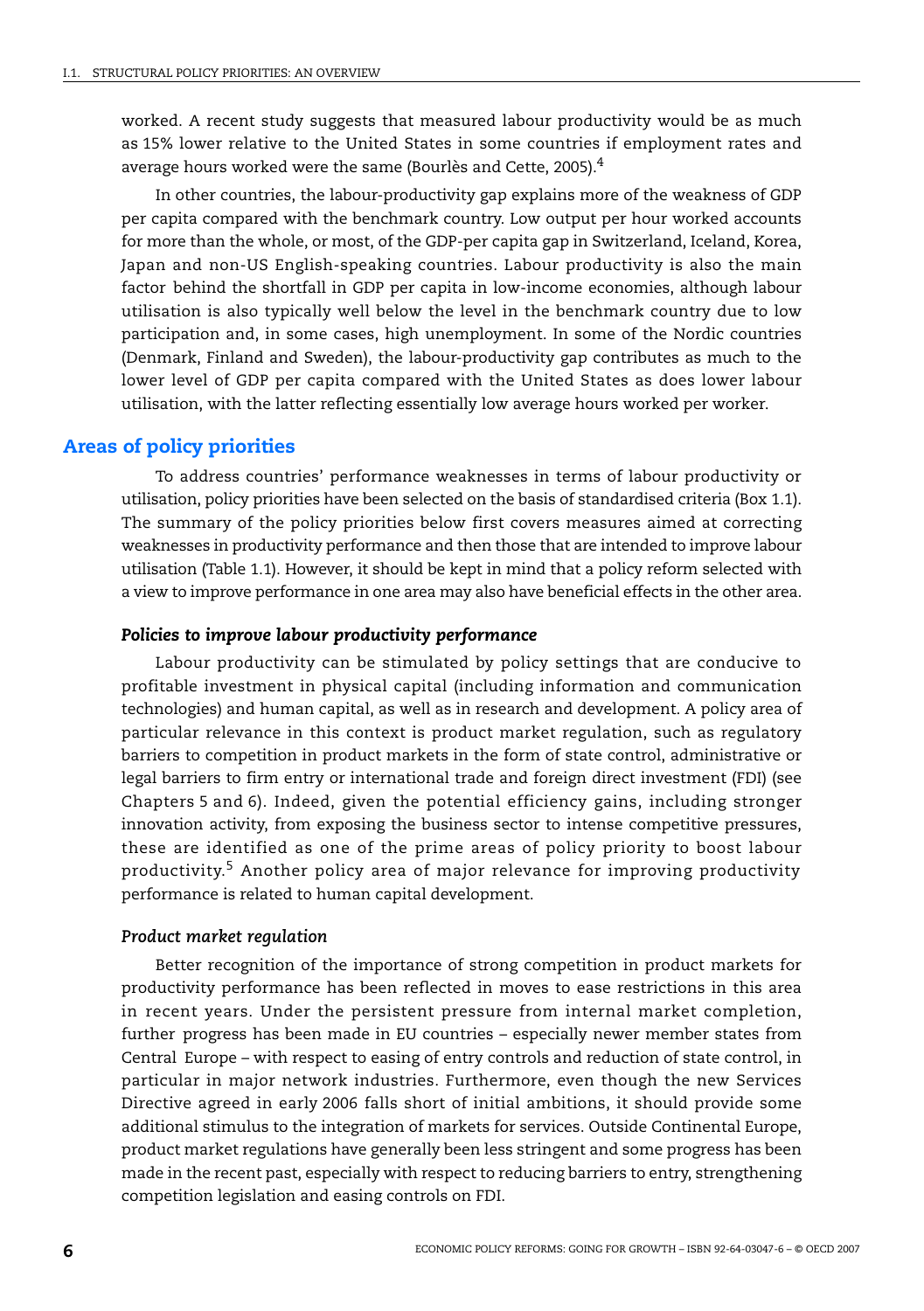#### Box 1.1. **2007 Going for Growth: purpose and principles**

The purpose of this exercise is to identify, for all individual countries and the European Union, five policy priorities most likely to boost the growth of GDP per capita in the future.\* Three of these policy priorities are based on internationally-comparable indicators of performance and policy settings, confirmed by country-specific knowledge. The additional two priorities are not necessarily supported by indicators but draw on country-specific expertise in order to capture important policy areas that cannot always be assessed on the basis of quantitative indicators.

The starting point for the selection of indicator-based policy priorities is a detailed examination of labour utilisation and productivity performances so as to uncover specific areas of relative strengths and weaknesses (see Annex 1.A2 for further details of the methodology). The performance indicators are juxtaposed with a broad set of policy indicators (see Chapter 3), all of which have been shown to have an impact on the relevant aspect of performance, with the aim of identifying cases where performance and policy weaknesses appear to be linked. More specifically, in order to avoid a one-size-fits-all approach to policy reform, a deviation from a growth-friendly practice in a particular policy area is considered a candidate for priority selection only if a weak performance is also identified in an area that is affected by the policy in question. When there are more than three candidates for indicator-based policy priorities, the list is narrowed down by selecting the candidates that will have the strongest effect on GDP per capita according to previous OECD studies.

The current exercise has been broadened to include policies to encourage innovation activity in addition to the policy areas previously covered, *i.e.* essentially labour and product market policies, supplemented by some policy/performance indicators for health and education. The 2006 edition of *Going for Growth* established policy recommendations to strengthen innovation for all OECD countries, and they are incorporated among the overall priorities here to the extent that they are assessed to be a priority to raise economic growth according to the above selection criteria. As discussed in last year's edition, some of the policy levers that directly affect productivity and labour utilisation also have a significant effect on R&D intensity, and thereby on productivity. Where such policies are selected as a priority to pursue productivity goals in general and employment objectives, they will therefore also have beneficial effects via innovation activity.

\* The selection of the same number of priorities for all OECD countries has been motivated by the desire to identify policy reforms that help improve everyone's performance, the better-performing economies included, and to ensure a certain degree of equality of treatment across member countries. However, this implies that for less-well performing countries with policy settings deviating from best practices in many areas, important policy priorities will be left out. Conversely, the priorities identified in countries with generally good performance may not always be seen as pressing issues.

Despite broad trends towards privatisation of public enterprises and opening of markets, a significant number of countries still have shortcomings in productivity performance that appear related to strict regulation in some specific sectors. To improve productivity performance, including via stronger innovation activities, it is a priority to boost competition in those sectors that have so far remained largely sheltered. More specifically:

● Regulatory barriers to competition in network industries should be lowered in Australia, Austria, Canada, France, Germany, Greece, Ireland, Korea, Mexico, Netherlands, Poland, Portugal and Switzerland. This is particularly pressing in the energy sector (gas and electricity) and, to a lesser extent, transport and communications (telecoms and posts).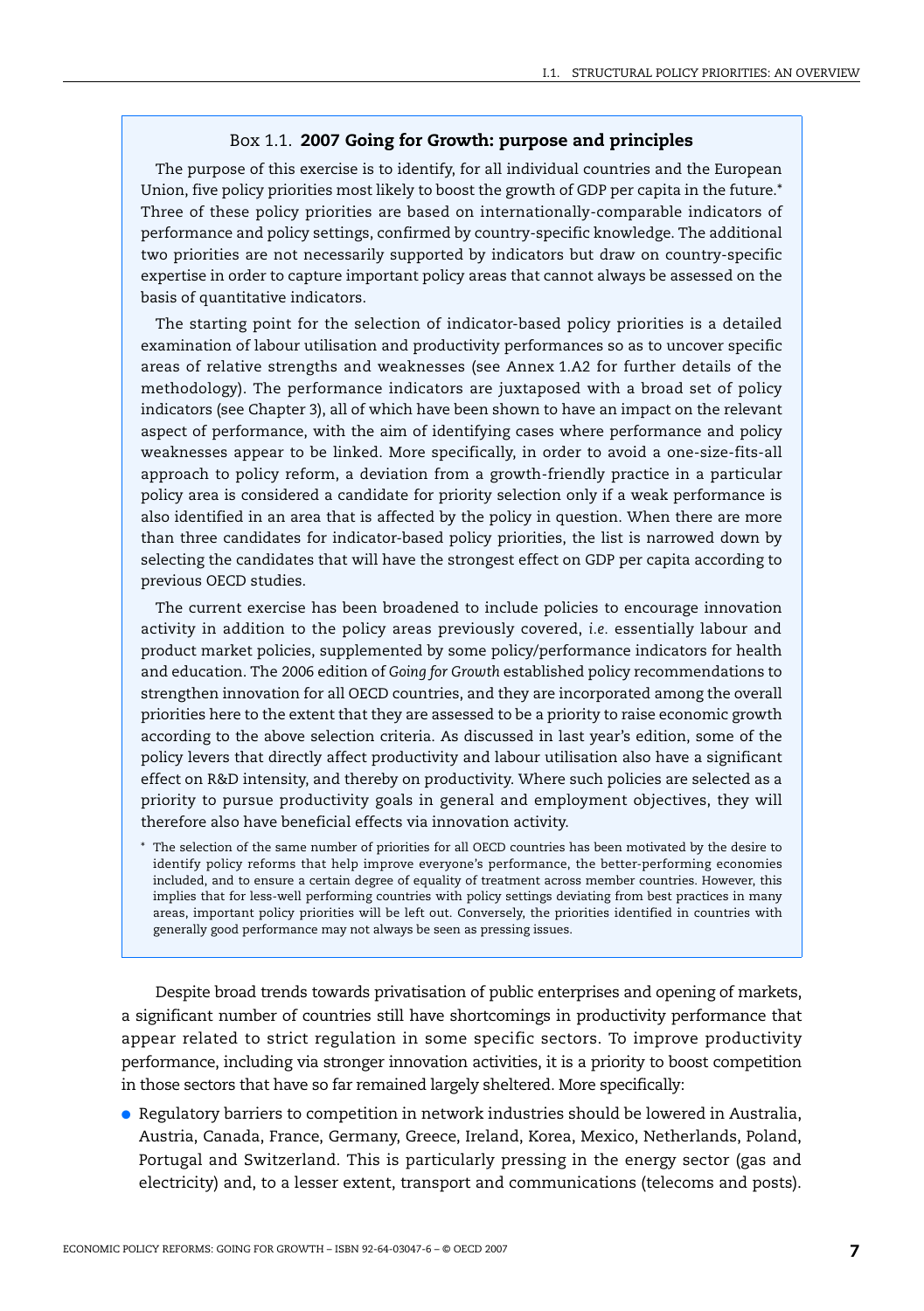|                       | Performance areas                                                                                                                                                                                                                                                                                                                                                                                                                                                     |                                                                                                                                                                                                                                                                                                                                                                                                                           |
|-----------------------|-----------------------------------------------------------------------------------------------------------------------------------------------------------------------------------------------------------------------------------------------------------------------------------------------------------------------------------------------------------------------------------------------------------------------------------------------------------------------|---------------------------------------------------------------------------------------------------------------------------------------------------------------------------------------------------------------------------------------------------------------------------------------------------------------------------------------------------------------------------------------------------------------------------|
|                       | Labour utilisation                                                                                                                                                                                                                                                                                                                                                                                                                                                    | Labour productivity                                                                                                                                                                                                                                                                                                                                                                                                       |
| Australia             | Continue reform of disability benefit schemes to encourage work<br>by existing claimants with substantial work capacity.<br>Strengthen employment prospects of lower-skilled workers by improving<br>vocational education.<br>Phase out the current wage-setting system (award wages) to allow<br>greater flexibility in wage bargaining.<br>Further reduce effective marginal tax rates on low-income workers<br>to encourage full-time work.                        | Promote competition in network industries by encouraging greater<br>regulatory consistency and market integration across states.                                                                                                                                                                                                                                                                                          |
| Austria               | Reduce disincentives to work at older ages by limiting early retirement<br>through unemployment benefits.<br>Strengthen incentives to work by reducing marginal taxes on labour<br>income.                                                                                                                                                                                                                                                                            | Improve quality and efficiency of tertiary education by strengthening<br>performance-based funding.<br>Promote competition in network industries by reducing ownership<br>restrictions and other barriers to entry.<br>Promote competition in services by reducing statutory regulation<br>of trades and professions and abolishing compulsory chamber<br>membership.                                                     |
| <b>Belgium</b>        | Reduce tax wedge on low-income workers to increase employment<br>opportunities for this group.<br>Reduce disincentives to work at older ages by reforming early retirement<br>pathways.<br>Strengthen enforcement of job search requirement by ensuring<br>better coordination between placement agencies.<br>Reduce geographical mismatches in labour markets by increasing<br>the scope for individual firms to opt out of nation-wide sectoral wage<br>agreements. | Promote competition in retail distribution by further easing regulation<br>on zoning and opening hours.                                                                                                                                                                                                                                                                                                                   |
| Canada                | Reduce inefficiency of the employment insurance system to allow<br>for lower contributions.<br>Further reduce barriers to foreign direct investment to facilitate transfers<br>of new technologies and management practices from abroad.                                                                                                                                                                                                                              | Promote competition in electricity markets by encouraging greater<br>liberalisation and integration across provinces.<br>Promote competition in professional services by reducing the number<br>of regulated occupations and other obstacles to inter-provincial trade.<br>Further reduce taxation of firms' ownership of capital and harmonise<br>effective tax rates across businesses to encourage private investment. |
| <b>Czech Republic</b> | Stimulate hiring by cutting the costs of EPL for regular workers.<br>Reduce the tax wedge on low-income workers to increase employment<br>opportunities for this group.                                                                                                                                                                                                                                                                                               | Reduce administrative costs for start-ups to stimulate product market<br>competition.<br>Raise public-sector efficiency by reforming the health care system and<br>strengthening financial incentives for mergers at the municipal level.<br>Raise funding for tertiary education by introducing a fee system backed<br>by income-contingent student loans.                                                               |
| Denmark               | Cut disincentives to work longer hours by reducing marginal taxes<br>on labour income.<br>Refocus sickness and disability benefit schemes to encourage work<br>by those with substantial work capacity.<br>Reduce housing subsidies and abolish rent regulation to minimise<br>housing market distortion and facilitate labour mobility.                                                                                                                              | Improve educational achievements to raise efficiency of the labour force.<br>Ease regulatory burden on business operations to stimulate product<br>market competition.                                                                                                                                                                                                                                                    |
| Finland               | Strengthen work incentives by further reducing the tax wedge on labour<br>income.<br>Reduce implicit tax on continued work at older ages by reforming<br>early retirement pathways.<br>Reduce the incidence of long-term unemployment by tapering<br>unemployment benefits with duration.<br>Promote greater flexibility in centralised wage agreements to expand<br>employment opportunities.                                                                        | Reduce the scale of public ownership to facilitate entry and stimulate<br>product market competition.                                                                                                                                                                                                                                                                                                                     |

### Table 1.1. **Structural policies and performance: proposed priorities**<sup>1</sup>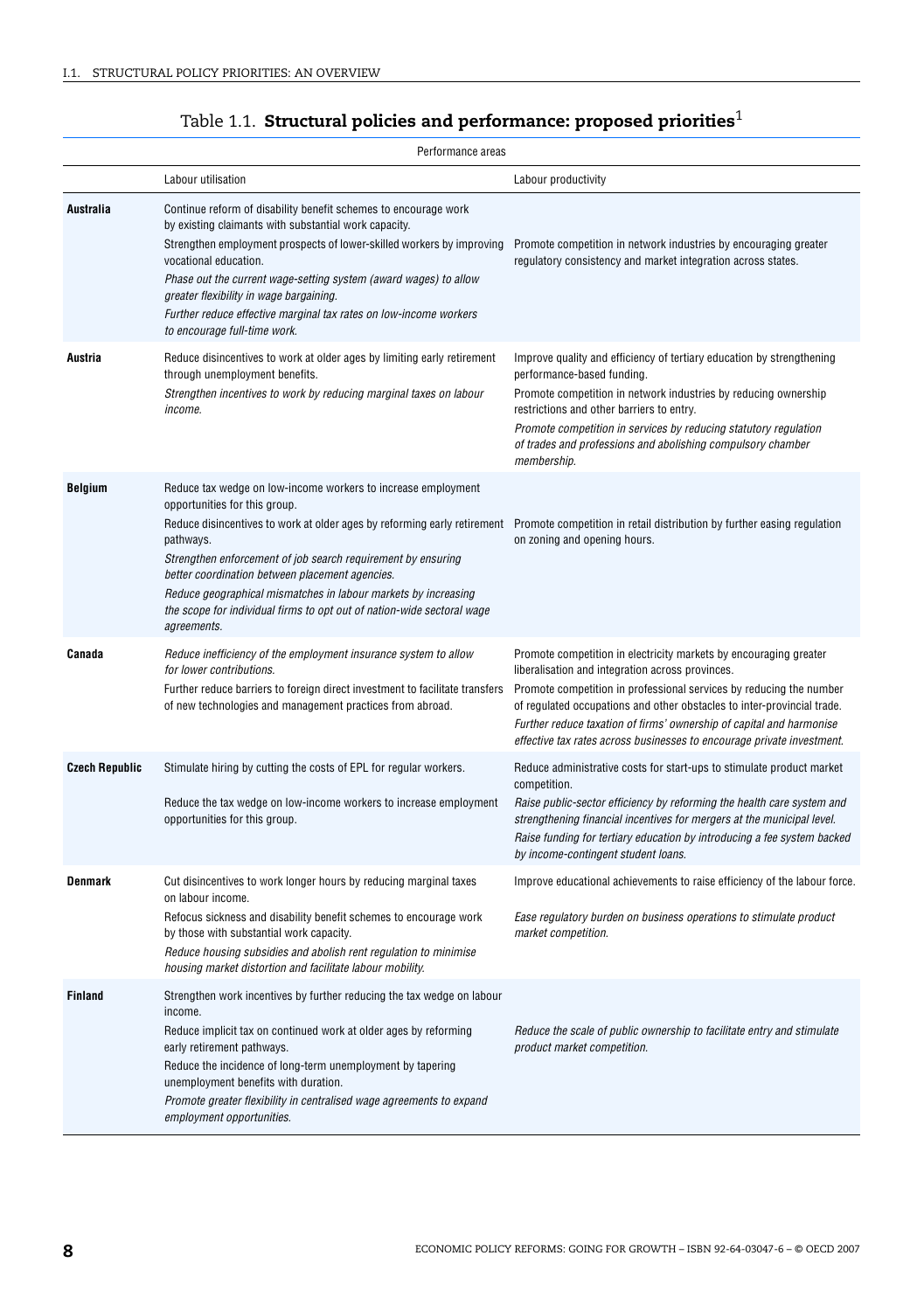|                | Performance areas                                                                                                                                                                                                                                                                                                                                                                                                                   |                                                                                                                                                                                                                                                                                                                                                                                                                             |  |  |  |
|----------------|-------------------------------------------------------------------------------------------------------------------------------------------------------------------------------------------------------------------------------------------------------------------------------------------------------------------------------------------------------------------------------------------------------------------------------------|-----------------------------------------------------------------------------------------------------------------------------------------------------------------------------------------------------------------------------------------------------------------------------------------------------------------------------------------------------------------------------------------------------------------------------|--|--|--|
|                | Labour utilisation                                                                                                                                                                                                                                                                                                                                                                                                                  | Labour productivity                                                                                                                                                                                                                                                                                                                                                                                                         |  |  |  |
| <b>France</b>  | Reduce the duality of the labour market by cutting the costs of EPL<br>regulation for regular workers.<br>Stimulate labour demand for youth and low-skilled by allowing<br>for a relative decline in the minimum cost of labour.<br>Reduce implicit tax on continued work at older ages by reforming early<br>retirement pathways.                                                                                                  | Promote competition in retail distribution and network industries by<br>reviewing regulation concerning access conditions and pricing practices.<br>Improve quality and efficiency of tertiary education by introducing a fee<br>system backed by income-contingent student loans.                                                                                                                                          |  |  |  |
| Germany        | Strengthen work incentives by reducing the tax wedge on labour income. Raise overall human capital by improving efficiency of the education<br>Reduce disincentives to full-time female labour force participation<br>by improving access to child-care facilities and lowering taxes for second<br>earners.<br>Strengthen incentives to move from welfare to work via more effective job<br>placement and stricter conditionality. | system.<br>Promote competition in professional services and network industries<br>by reducing regulatory barriers to entry.                                                                                                                                                                                                                                                                                                 |  |  |  |
| Greece         | Stimulate hiring of white-collar workers by reducing the cost of EPL<br>for this group.<br>Reduce disincentives to work at older ages by linking benefits to lifetime<br>contributions.<br>Stimulate labour demand for youth by introducing a sub- minimum wage<br>for young people.                                                                                                                                                | Promote competition in network industries by reducing ownership<br>restrictions and other barriers to entry.<br>Improve quality and efficiency of tertiary education by strengthening<br>performance-based funding.                                                                                                                                                                                                         |  |  |  |
| <b>Hungary</b> | Strengthen work incentives by reducing the tax wedge on labour income. Raise overall human capital by improving efficiency of the education<br>Continue reform of disability benefit schemes to encourage work<br>by those with substantial work capacity.<br>Reform tax and benefit systems to stimulate employment in the formal<br>sector.                                                                                       | system.<br>Raise public-spending efficiency by accelerating reform of public<br>administration and by addressing weaknesses in budget planning.                                                                                                                                                                                                                                                                             |  |  |  |
| Iceland        | Reduce government backing of bonds issued by the Housing Finance<br>Fund to reduce housing market distortions and facilitate labour mobility.                                                                                                                                                                                                                                                                                       | Promote competition in the fisheries and energy sectors by reducing<br>ownership barriers to domestic and foreign entry.<br>Reduce producer support to agriculture, especially the most<br>trade-distorting types.<br>Improve graduation rates from upper-secondary education to raise<br>efficiency of the labour force.<br>Raise public-sector efficiency by accelerating reform of public<br>administration.             |  |  |  |
| <b>Ireland</b> | Strengthen work incentives for second earners and lone parents<br>by improving access to child-care facilities.                                                                                                                                                                                                                                                                                                                     | Promote competition in network industries by facilitating entry<br>and access to network components.<br>Raise overall human capital by improving funding and efficiency<br>of the education system.<br>Improve governance efficiency of research institutions to strengthen<br>innovation outcomes.<br>Improve public infrastructure in a cost-efficient fashion to reduce<br>bottlenecks.                                  |  |  |  |
| Italy          | Strengthen work incentives by reducing the tax wedge on labour income.<br>Promote greater flexibility in wage bargaining by decentralising wage<br>setting arrangements in the public sector.                                                                                                                                                                                                                                       | Promote greater competition for services by fully implementing recent<br>reforms as well as the planned reforms of local government services.<br>Improve quality and efficiency of tertiary education by reviewing<br>the funding and governance of universities.<br>Improve corporate governance by implementing reforms of financial<br>market supervision and bankruptcy procedures.                                     |  |  |  |
| Japan          | Reduce the duality of the labour market by cutting the costs of EPL<br>for regular workers.                                                                                                                                                                                                                                                                                                                                         | Promote greater competition in retail and professional services<br>by facilitating entry.<br>Reduce producer support to agriculture, especially the most<br>trade-distorting types.<br>Encourage innovation by improving access to venture capital<br>and upgrading the education system.<br>Reduce barriers to foreign direct investment to enhance transfers<br>of new technologies and management practices from abroad. |  |  |  |

### Table 1.1. **Structural policies and performance: proposed priorities**<sup>1</sup> *(cont.)*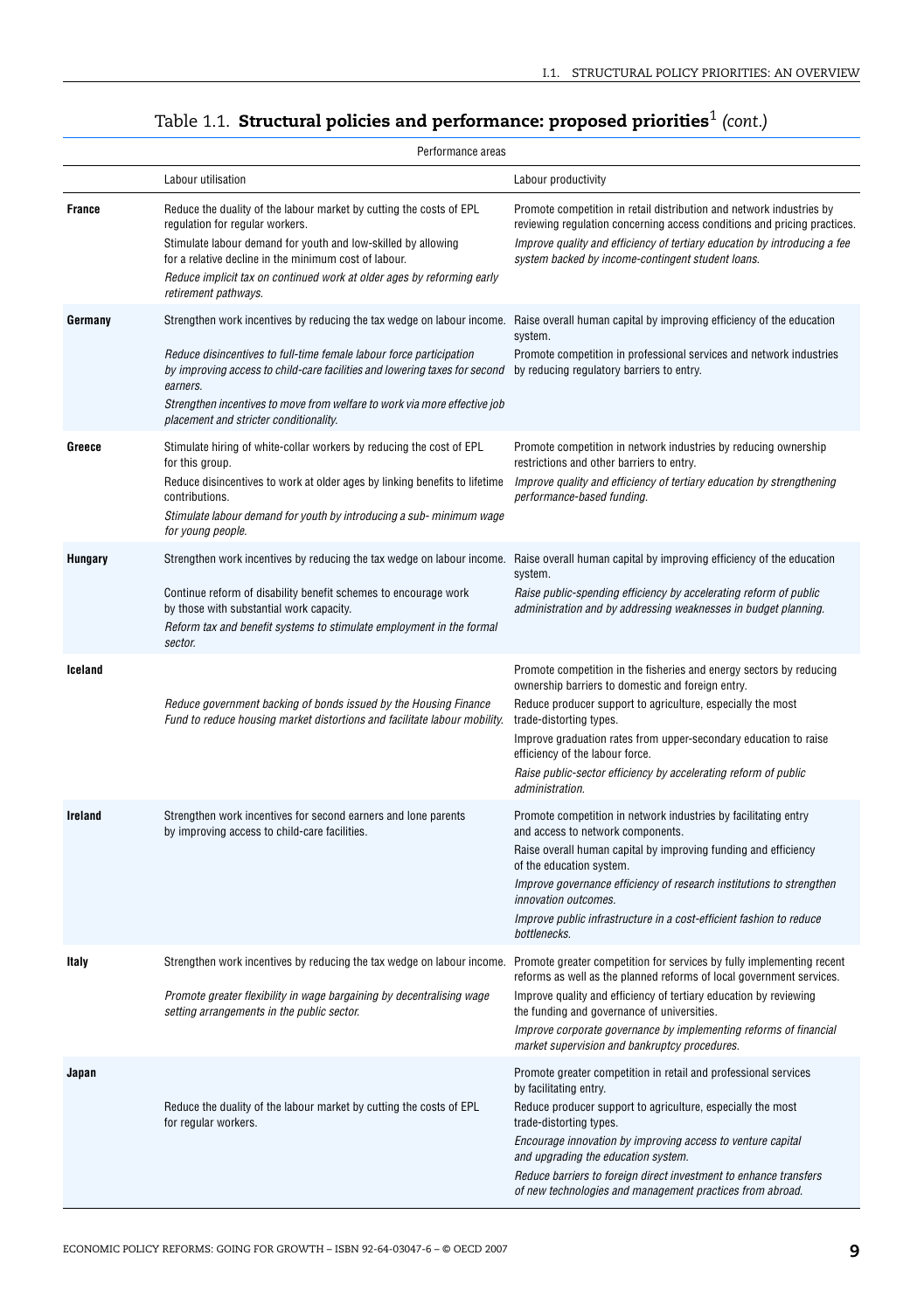|                    | Performance areas                                                                                                                                                                                                                                                                                                                        |                                                                                                                                                                                                                                                                                                                                                                                                                                |  |  |  |
|--------------------|------------------------------------------------------------------------------------------------------------------------------------------------------------------------------------------------------------------------------------------------------------------------------------------------------------------------------------------|--------------------------------------------------------------------------------------------------------------------------------------------------------------------------------------------------------------------------------------------------------------------------------------------------------------------------------------------------------------------------------------------------------------------------------|--|--|--|
|                    | Labour utilisation                                                                                                                                                                                                                                                                                                                       | Labour productivity                                                                                                                                                                                                                                                                                                                                                                                                            |  |  |  |
| Korea              | Strengthen labour force participation for women by improving access<br>to child-care facilities.                                                                                                                                                                                                                                         | Promote competition in the energy sector by reducing regulatory barriers<br>to domestic and foreign entry.<br>Reduce producer support to agriculture, especially the most<br>trade-distorting types.<br>Reduce administrative costs for start-ups to stimulate product market<br>competition.<br>Improve the innovation system by strengthening intellectual property<br>rights and industry-science linkages.                 |  |  |  |
| Luxembourg         | Reduce disincentives to work at older ages by linking benefits to lifetime<br>contributions more closely.<br>Strengthen incentives to move from welfare to work by tightening<br>entitlement conditions to benefits.<br>Reduce the duality in the labour market by cutting the costs of EPL<br>for regular workers.                      | Improve educational achievement, in particular among ethnic minorities,<br>to raise efficiency of the labour force.<br>Promote competition in professional services by easing conduct<br>regulation and licensing requirements.                                                                                                                                                                                                |  |  |  |
| <b>Mexico</b>      | Shift burden of taxation towards consumption by broadening<br>the value-added tax base.                                                                                                                                                                                                                                                  | Improve education attainment and achievement at the compulsory level<br>to raise efficiency of the labour force.<br>Promote competition in industries by reducing ownership restrictions<br>and other barriers to entry.<br>Reduce barriers to foreign ownership to enhance technological transfers<br>from abroad.<br>Strengthen investors confidence by improving the enforceability<br>of contracts.                        |  |  |  |
| <b>Netherlands</b> | Strengthen incentives to full-time labour force participation for<br>low-income second earners by reducing their effective marginal tax rates.<br>Continue reform of disability benefit schemes to encourage work<br>by those with substantial work capacity.<br>Stimulate labour mobility by reforming residential zoning restrictions. | Promote competition in network industries by facilitating entry<br>and third-party access to network components.<br>Promote competition in retail services by easing restrictions<br>on large-format stores.                                                                                                                                                                                                                   |  |  |  |
| <b>New Zealand</b> | Strengthen incentives to full-time labour force participation for women<br>by improving access to child-care facilities.<br>Raise public-sector efficiency through well-designed performance targets<br>in health and education.                                                                                                         | Stimulate investment in the electricity sector by reducing regulatory<br>uncertainties.<br>Improve educational achievement, in particular among ethnic minorities,<br>to raise efficiency of the labour force.<br>Improve the road-pricing system to reduce transport bottlenecks.                                                                                                                                             |  |  |  |
| Norway             | Refocus sickness and disability benefit schemes to encourage work<br>by those with substantial work capacity.<br>Implement the proposed pension reform to raise incentives to remain<br>in the labour force at older ages.<br>Reduce disincentives to work at older ages by raising actuarial neutrality<br>of the pension system.       | Reduce producer support to agriculture, especially the most<br>trade-distorting types.<br>Reduce the scope of public ownership in financial services and network<br>industries to stimulate foreign investment and competition.                                                                                                                                                                                                |  |  |  |
| Poland             | Strengthen incentives to work by reducing tax wedges and tightening<br>unemployment support conditionality.<br>Increase labour mobility by improving transport and housing<br><i>infrastructures.</i>                                                                                                                                    | Reduce state control in various sectors to stimulate private investment<br>and effective competition.<br>Improve quality and efficiency of tertiary education by introducing a fee<br>system backed by income-contingent student loans.<br>Promote competition in professional services and telecommunications<br>by simplifying regulation and facilitating third-party access.                                               |  |  |  |
| Portugal           | Reduce labour market segmentation and facilitate labour mobility<br>by cutting the costs of EPL.                                                                                                                                                                                                                                         | Improve education attainment and achievement at the compulsory level<br>to raise efficiency of the labour force.<br>Promote competition in network industries and services by reducing<br>regulatory barriers to entry.<br>Raise public-sector efficiency by accelerating reform of public<br><i>administration.</i><br>Stimulate private investment by simplifying the corporate tax system<br>and reducing compliance costs. |  |  |  |

### Table 1.1. **Structural policies and performance: proposed priorities**<sup>1</sup> *(cont.)*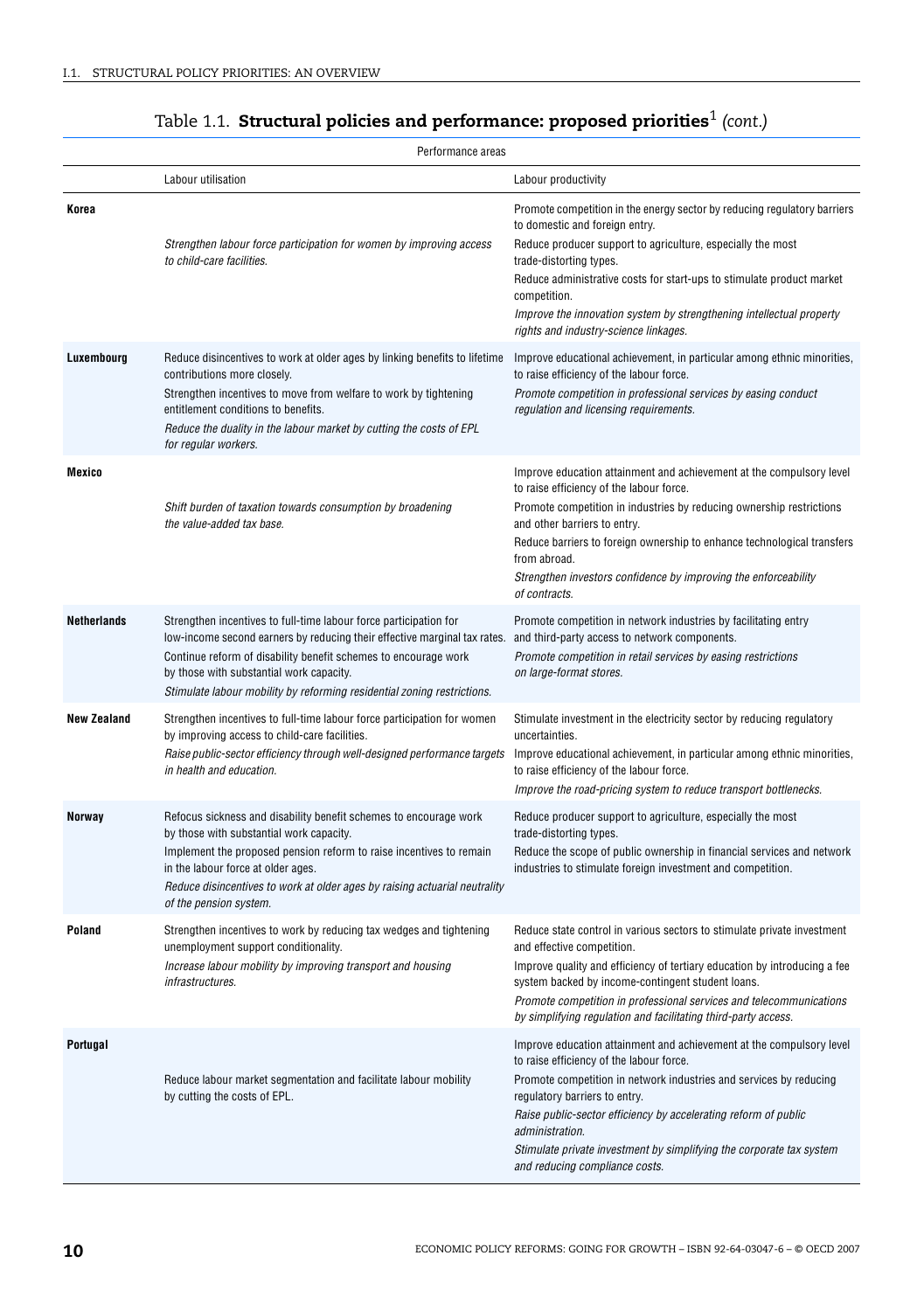|                        | Performance areas                                                                                                                                                                                                                                                                                                                                                                |                                                                                                                                                                                                                                                                                                                                                                                                                                                                   |  |  |  |
|------------------------|----------------------------------------------------------------------------------------------------------------------------------------------------------------------------------------------------------------------------------------------------------------------------------------------------------------------------------------------------------------------------------|-------------------------------------------------------------------------------------------------------------------------------------------------------------------------------------------------------------------------------------------------------------------------------------------------------------------------------------------------------------------------------------------------------------------------------------------------------------------|--|--|--|
|                        | Labour utilisation                                                                                                                                                                                                                                                                                                                                                               | Labour productivity                                                                                                                                                                                                                                                                                                                                                                                                                                               |  |  |  |
| <b>Slovak Republic</b> | Reduce tax wedge on low-income workers to increase employment<br>opportunities for this group.<br>Reduce disincentives to work at older ages by linking lifetime<br>contributions to benefits more closely.<br>Reform housing markets to reduce distortions and facilitate labour<br>mobility.                                                                                   | Raise overall human capital by improving efficiency of the education<br>system.<br>Strengthen the development of market-based activities in the formal<br>sector by improving the enforceability of law and contracts.                                                                                                                                                                                                                                            |  |  |  |
| Spain                  | Promote greater flexibility in wage determination by limiting the extent<br>of administrative extension of collective agreements.<br>Reduce labour-market duality by cutting the costs of EPL for regular<br>workers.<br>Reduce disincentives to work at older ages by linking benefits to lifetime<br>contributions more closely.                                               | Promote competition in retail distribution by reducing regulatory barriers<br>to entry.<br>Improve quality and efficiency of tertiary education by granting<br>universities more autonomy.                                                                                                                                                                                                                                                                        |  |  |  |
| Sweden                 | Refocus sickness and disability benefit schemes to encourage work<br>by those with substantial work capacity.<br>Strengthen incentives to work longer hours by reducing marginal taxes<br>on labour income.<br>Reform housing policies to reduce distortions and facilitate labour<br>mobility.                                                                                  | Reduce the costs of EPL regulation to facilitate human resource<br>management and stimulate innovation.<br>Improve quality and efficiency of tertiary education by raising incentives<br>for students to start and complete university programme more rapidly.                                                                                                                                                                                                    |  |  |  |
| <b>Switzerland</b>     | Strengthen incentives to full-time labour force participation for women<br>by improving access to child-care facilities.<br>Promote competition in the provision of medical products and services<br>to contain increases in health care costs.                                                                                                                                  | Promote competition in network industries by reducing regulatory<br>barriers to entry.<br>Reduce producer support to agriculture, especially the most<br>trade-distorting types.<br>Review technical regulations related to traded products to stimulate<br>cross-border trade and competition.                                                                                                                                                                   |  |  |  |
| Turkey                 | Stimulate employment in the formal sector for youth and low-skilled<br>by allowing for a relative decline in the minimum cost of labour.<br>Stimulate hiring of regular workers in the formal sector and facilitate<br>labour mobility by cutting the costs of EPL.<br>Reduce disincentives to work at older ages by gradually making<br>the pension system actuarially neutral. | Improve education achievement at the upper-secondary level to raise<br>efficiency of the labour force.<br>Reduce administrative costs for start-ups to stimulate product market<br>competition.                                                                                                                                                                                                                                                                   |  |  |  |
| <b>United Kingdom</b>  | Strengthen employment prospects of lower-skilled workers by improving<br>vocational education.<br>Further reform invalidity pension schemes to encourage work<br>by those with substantial work capacity.<br>Strengthen incentives to full-time labour force participation for lone<br>parents and second earners by improving access to child-care facilities.                  | Improve public infrastructure, especially for transport to further reduce<br>bottlenecks.<br>Raise public-sector efficiency by strengthening incentives to pursue<br>performance targets in publicly-funded services.                                                                                                                                                                                                                                             |  |  |  |
| <b>United States</b>   | Limit increases in labour costs by reforming Medicare to restrain health<br>care costs.<br>Shift burden of taxation towards consumption and broaden the tax base.<br>Refocus disability benefit schemes to encourage work by those<br>with substantial work capacity.                                                                                                            | Improve education achievement at the secondary level to raise efficiency<br>of the labour force<br>Reduce producer support to agriculture, especially the most<br>trade-distorting type.                                                                                                                                                                                                                                                                          |  |  |  |
| <b>European Union</b>  | Improve intra-EU labour mobility by enhancing portability of pension<br>and other benefit entitlements.                                                                                                                                                                                                                                                                          | Ease internal regulatory obstacles to cross-border trade and entry<br>to reduce compliance costs for businesses.<br>Promote greater competition in product market by further reducing<br>barriers to market contestability in network industries.<br>Reduce producer support to agriculture, especially the most<br>trade-distorting type.<br>Enhance competition in financial services by ensuring full implementation<br>of the Financial Services Action Plan. |  |  |  |

### Table 1.1. **Structural policies and performance: proposed priorities**<sup>1</sup> *(cont.)*

1. Priorities in italics are not necessarily based on indicators.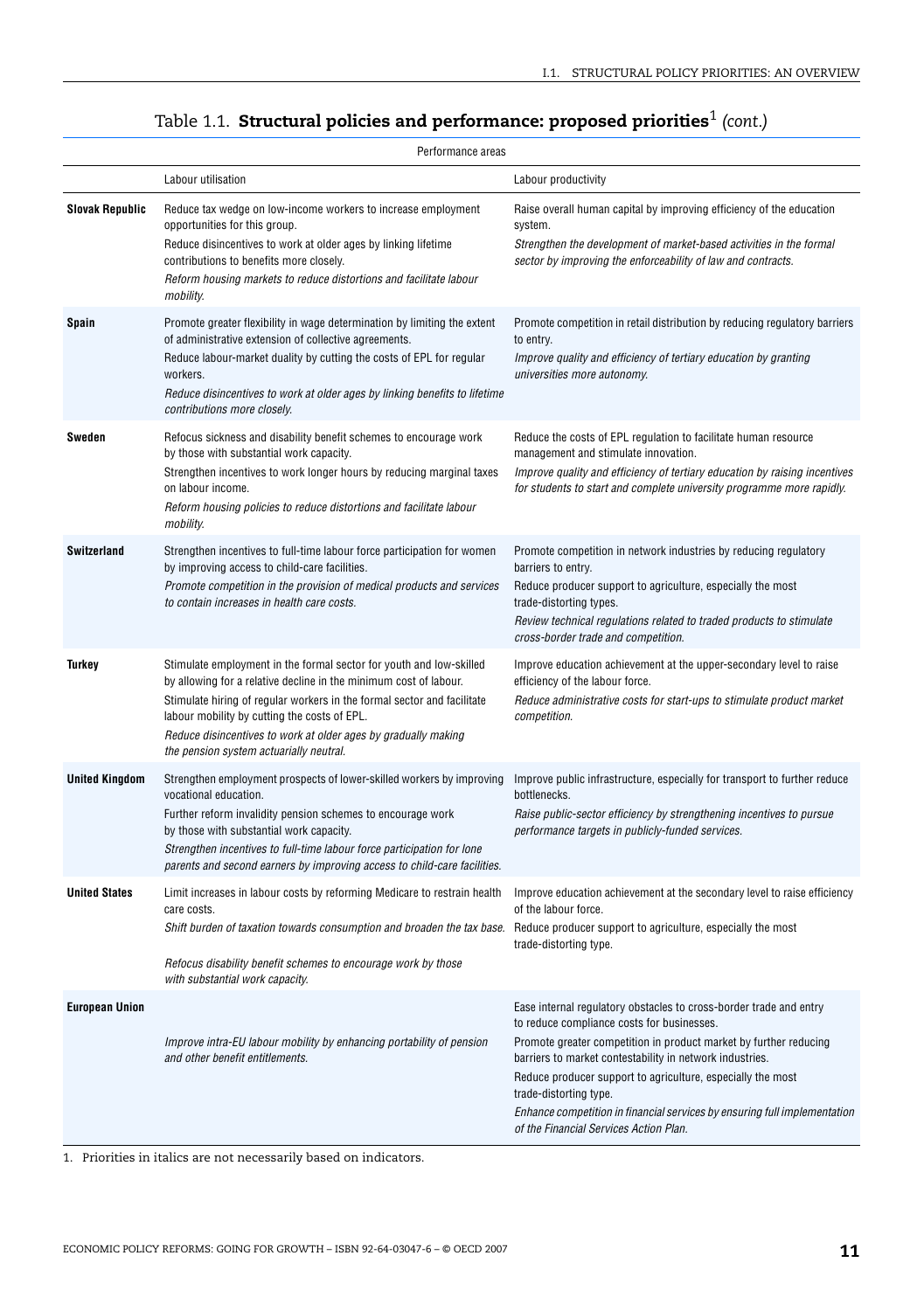Measures to strengthen competition in these industries include reducing ownership restrictions and other barriers to entry, and facilitating third-party access to the network component.

- Regulatory barriers to competition should also be lowered in professional services and/or retail trade in Austria, Belgium, Canada, France, Germany, Japan, Luxembourg, Netherlands, Poland and Spain.
- Efforts to reduce the complexity or opacity of rules and procedures to obtain licenses and/or the administrative burden on start-ups need to be pursued in the Czech Republic, Denmark, Korea and Turkey.
- Easing state control of business operation in various sectors, either via a reduction in direct ownership or a phasing-out of price controls remains a priority in Finland, Iceland, Italy, Mexico, Norway and Poland.
- Restrictions on foreign ownership should be further reduced in Canada, Iceland, Japan, Korea and Mexico.

Markets for agricultural products remain highly distorted in most OECD countries, resulting in misallocation of resources at the domestic level and limiting growth opportunities in the non-OECD area. Although measures have been taken to shift the composition of support towards less trade-distorting forms, significant reforms in this area have been on hold in recent years, pending the outcome of the WTO Doha round. After being officially suspended in July 2006, tentative discussions to re-start trade negotiations have been ongoing during the first weeks of 2007. It is important that multilateral negotiations are successful in bringing significant reductions in current distortions. Reform of agricultural support is identified as a priority for the European Union, as well as for Iceland, Japan, Korea, Norway, Switzerland and the United States. Such reforms should aim both at reducing the overall level of subsidies, and at diminishing the distortionary impact of a given support level by further de-linking it from production.

#### *Human capital*

The accumulation of skills and competencies through high-quality education systems has long been recognised as a fundamental driver of growth, not least via its impact on the creation and diffusion of new technologies. However, while both quantity and quality of output from the education system are important, there is still insufficient understanding of the policy settings that contribute to good outcomes in these areas. In absence of direct policy indicators with clear links to outcomes and unlike the practice applied for identifying priorities in other areas, priorities for education reforms are selected on the basis of relative country outcomes such as educational attainments (graduation rates) at the compulsory and tertiary levels and the proficiency of 15-year-olds in specific fields (PISA scores).

Although reforms have taken place in recent years, including changes in the curricula, the establishment of nation-wide educational standards and improvements in access to vocational education, strengthening human capital remains an important area of policy priorities in many countries:

● At the primary or pre-school level, the focus should be on increasing the educational content for school entrants (Denmark) and raising the coverage of early childhood education (Germany, Ireland, Slovak Republic, Turkey and the United States).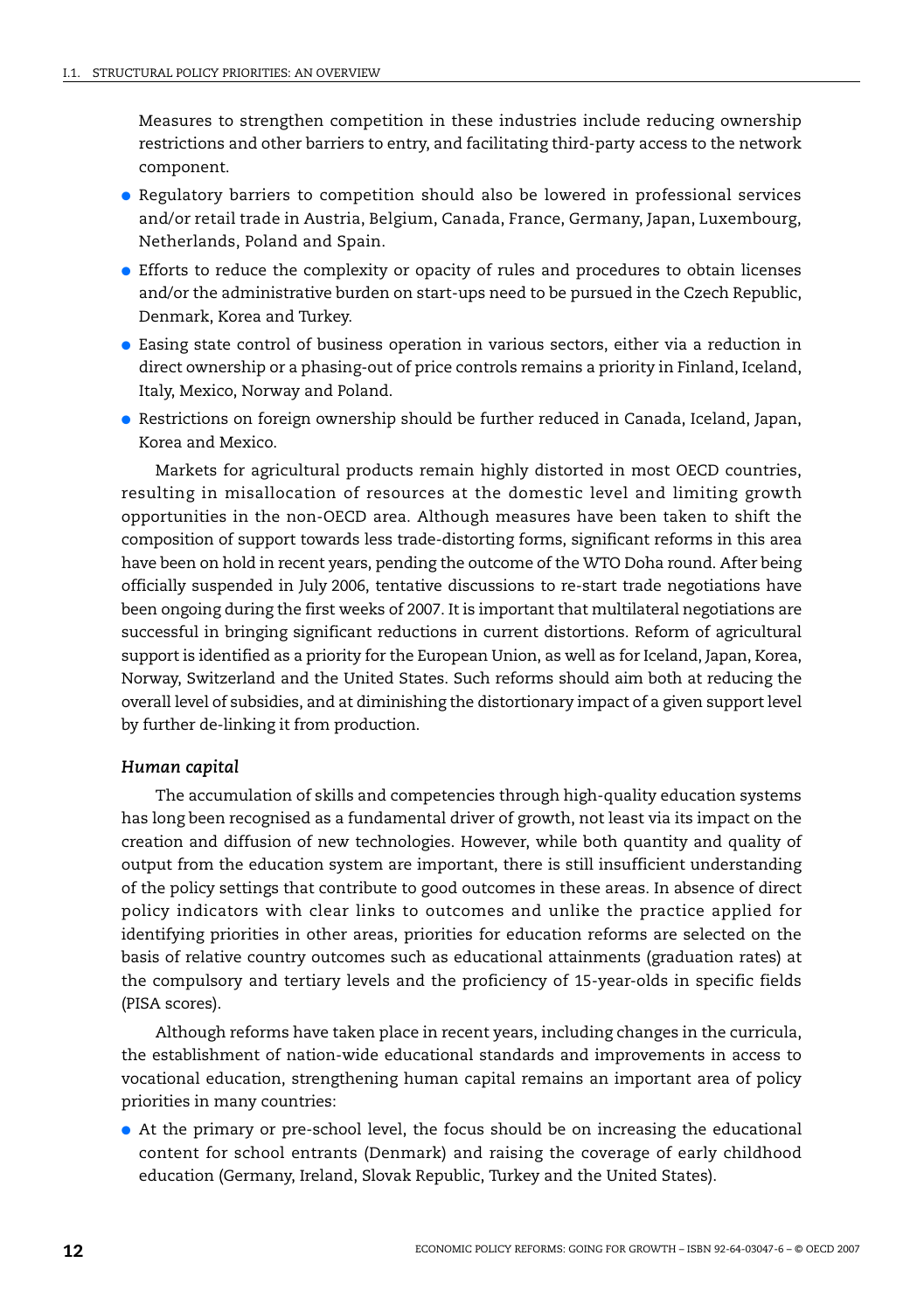- At the secondary level, priorities include reducing the number of early school leavers by strengthening vocational education, raising support for disadvantaged groups and/or curriculum development (Australia, Hungary, Iceland, Ireland, Luxembourg, New Zealand, Slovak Republic and the United Kingdom); and enhancing the standards of education by increasing autonomy and accountability of schools (Germany, Slovak Republic, Turkey and the United States) and by raising the share of non-wage spending combined with modernising curricula (Mexico and Portugal).
- At the tertiary level, an increase in graduation rates remain a common objective, with specific policy prescriptions including raising the level of funding – not least via student fees – and/or granting universities more autonomy in the management of human resources and programmes (Austria, Czech Republic, Denmark, France, Germany, Greece, Hungary, Ireland, Italy, Poland, Portugal, Slovak Republic, Spain and Sweden).

#### *Other policy areas*

A number of priorities aimed at improving overall economic efficiency concern specific areas that are not covered by indicators. For instance, several countries could raise the cost-efficiency of public services delivery with a reform of public administration (Czech Republic, Hungary, Iceland, New Zealand, Portugal and the United Kingdom), while reforming the tax system is a priority in Canada, Mexico, Portugal and the United States. Also, infrastructure bottlenecks, especially related to transport, require specific policy attention in Ireland, New Zealand, Poland, and the United Kingdom. Moreover, specific measures to strengthen the efficiency of the innovation system, including greater competition for public funds for innovation purposes are recommended for a few countries (Ireland, Japan and Korea). Finally reform of the housing market is a priority in Denmark, Iceland, Netherlands, Slovak Republic and Sweden, with the aim of *inter alia* reducing excessive investment in residential structures but also to improve labour mobility.

#### *Policies to improve labour resource utilisation*

Given the relative under-utilisation of labour resources in some Continental European countries, policy priorities to raise participation and employment rates, as well as average hours worked, are more concentrated on these countries. These policies can be organised into three broad categories: taxation; benefits and income support programmes; and labour market regulation.<sup>6</sup>

#### *Average and marginal taxation on labour income*

Given the potentially adverse effect of high tax wedges on employment and on efficiency, including via their influence on the size of the shadow economy, several countries have reduced average or marginal tax wedges on labour income over the past two years. However, further reductions are still judged to be a priority to raise labour utilisation in most of these countries, and a number of others have yet to start the process to reduce taxes on labour income:

- In many cases, reforms should aim at lowering tax wedges in general, or employer social security contributions in particular, in order to boost participation rates and/or job creation (Belgium, Czech Republic, Finland, Germany, Hungary, Italy, Poland and the Slovak Republic).
- In other cases, the emphasis should be cutting marginal tax rates so as to stimulate hours worked (Australia, Austria, Denmark and Sweden).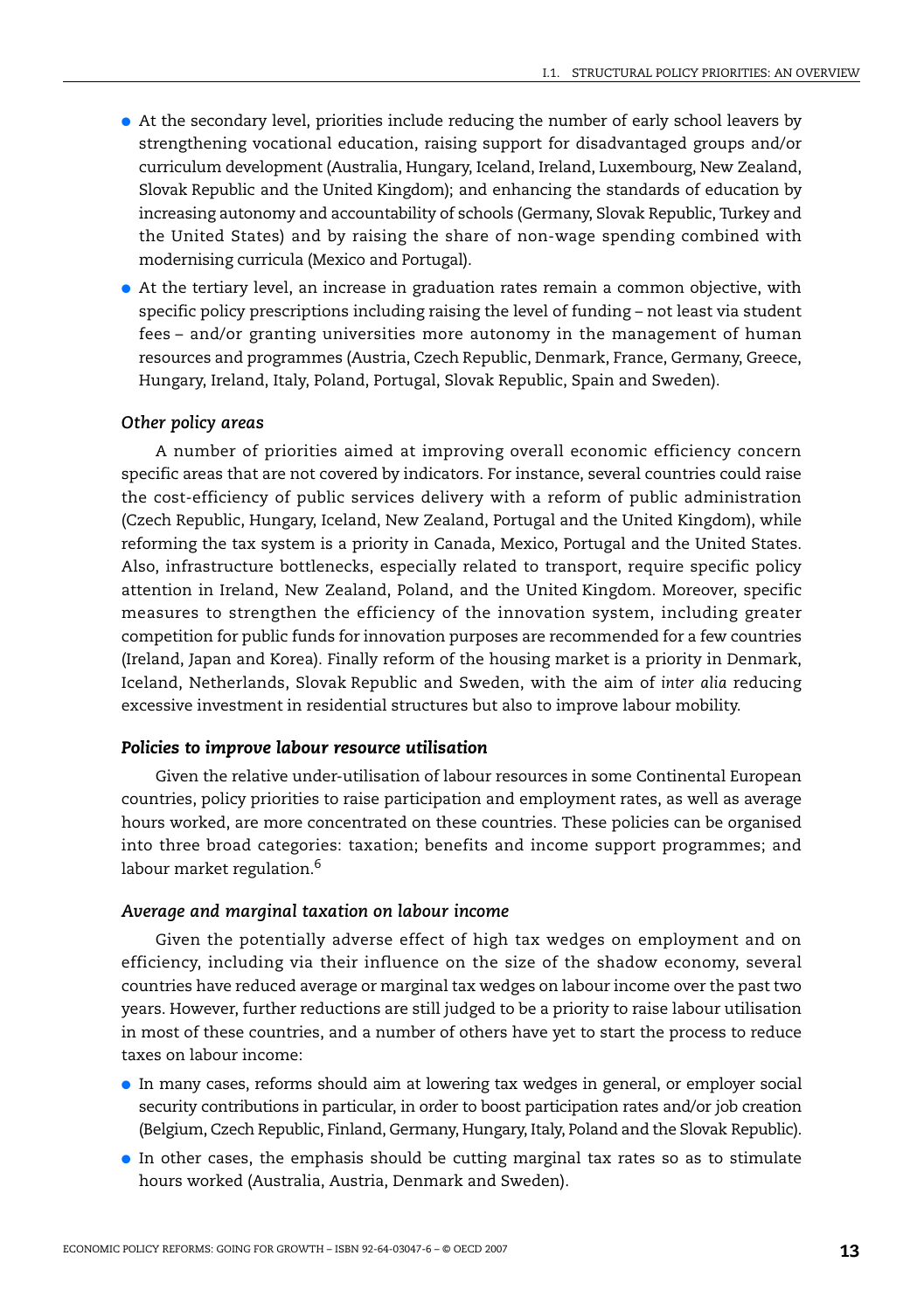Policy priorities in this area are accompanied by supplementary recommendations on how to finance lower taxes. Thus, it is recommended to cut elements of public spending (Belgium, Czech Republic, Hungary and the Netherlands), reduce tax expenditures (Austria, Germany and Italy) and shift the tax burden to other areas (Austria, Denmark, Finland, Slovak Republic and Sweden). Restraining spending on health and social benefits is specifically recommended for Germany. Indeed, given already high health care costs and associated high non-wage labour costs, achieving efficiency gains in the provision of health care is an important objective in Switzerland and the United States.

#### *Social benefits*

Notwithstanding some reforms in recent years, the design of pension and other income-support systems contributes to low participation rates among older workers in many countries. As measured by the implicit tax on continued work, $7$  the extent of the disincentive was very high in some countries in 2005, in particular for workers in their late 50s and early 60s. As a result of such employment-adverse policy-settings, corrective measures are a priority for several countries. More specifically, pension schemes should be made more actuarially neutral so as to increase the net financial benefit for older employees of working additional years (Greece, Luxembourg, Norway, Slovak Republic, Spain and Turkey) and alternative routes to early retirement should be reformed with a view to tightening eligibility conditions and eliminating the disincentives to remain in the labour force (Austria, Belgium, Finland and France).

In many countries, the tightening of other early exit routes from the labour market has coincided with a sharp and steady increase in the number of disability benefit recipients, especially among older workers. In Australia, Denmark, Hungary, Netherlands, Norway, Sweden, United Kingdom and the United States, the share of the working-age population receiving benefits, which was already high in the late 1990s, has continued to rise during the first half of the current decade. $8$  This has occurred even if most of the countries introduced some measures to stem the flow of new entrants into the programmes via a tightening of controls, greater use of temporary entitlements and by providing job-search assistance to those with residual work capacity.Accordingly, reform of disability benefit programmes is seen as a priority in these countries, and in some of them this should be accompanied by reforms of the sickness benefit system.

High levels of income support to unemployed workers reduce incentives to search for new work, especially when such benefits are accessible for a long period with relatively few conditions. Reforms in this area over the past couple of years have generally focused on strengthening activation measures, including a tightening of eligibility and workavailability conditions and increasing the emphasis on job-search assistance, and, in some cases, the introduction of "in-work" benefits. Unemployment benefit reforms are regarded as being a priority for a few countries. Thus, in Belgium, Germany, Luxembourg and Poland, entitlement conditions for continued receipt of unemployment benefits after a long spell of joblessness should be tightened along with an improvement in the effectiveness of job-search assistance and other activation measures; and, in Finland, benefits should be reduced with the length of the unemployment spell. Also, the income support system should be reviewed in Canada, with a view to limiting the scope for firms engaged in seasonal and temporary activities to benefit unduly from the system.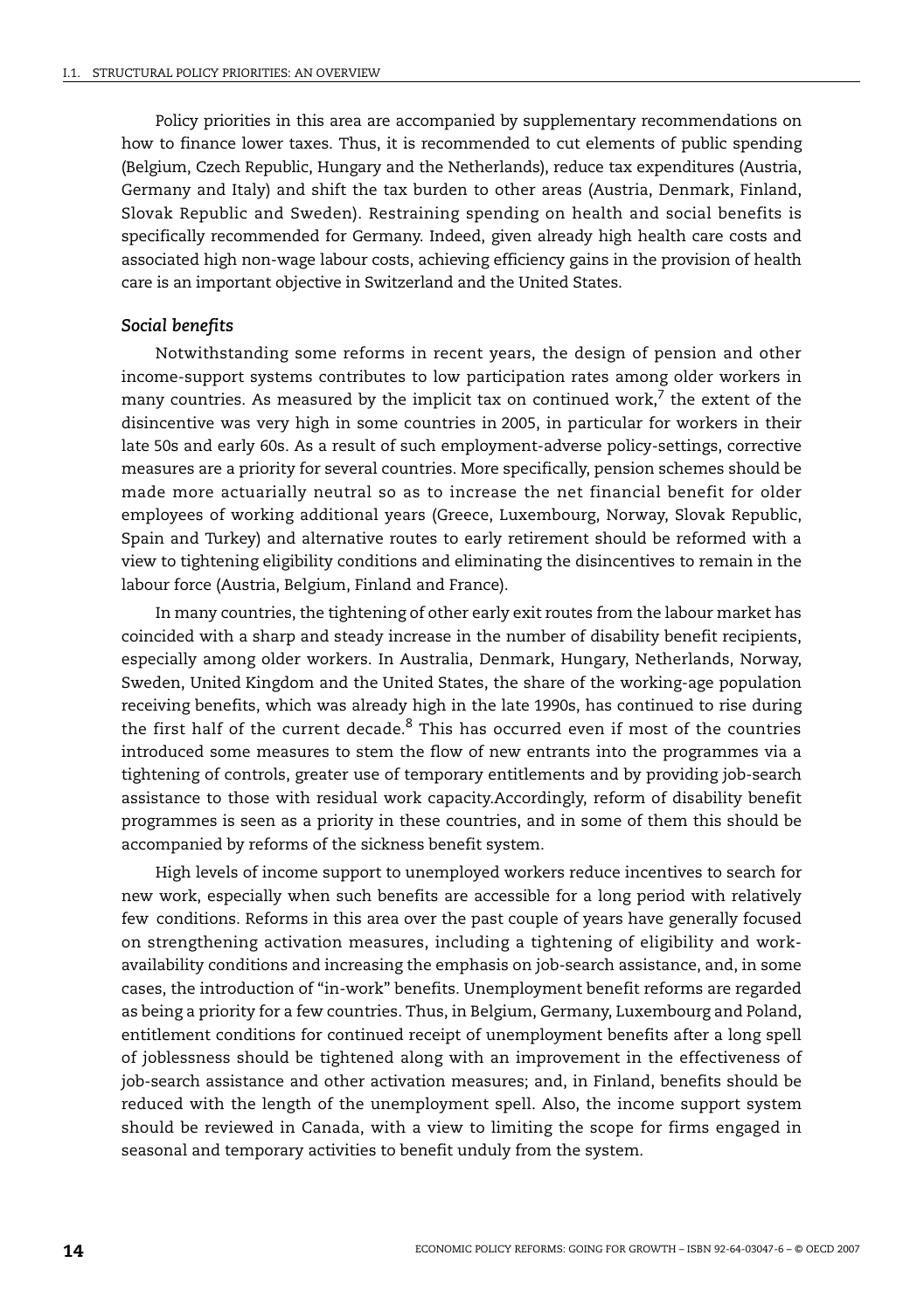In a similar vein, the full-time participation of women in the labour force can also be hampered by high implicit tax rates on joining the labour force or extending hours worked, especially when costs for child-care are taken into account. In order to make work pay for women with children and with relatively low earning potential, tax disincentives to full-time participation should be lowered and/or access to affordable child-care facilities should be improved in Germany, Ireland, Korea, Netherlands, New Zealand, Switzerland and the United Kingdom.

#### *Labour market regulation and collective wage agreements*

Strict job protection regulation reduces the dynamism of the labour market, with adverse effects on the employment prospects of certain groups and on productivity performance. Reform strategies in this area have generally involved the easing of regulations on temporary contracts but no relaxation for permanent contracts, and the exclusion of certain groups from specific provision of the law (Box 1.2). While this may have raised employment in the short run, it has increased the duality of the labour market, with potential negative effects on efficiency

#### Box 1.2. **Beyond the EPL indicator – The size threshold for protection**

The 2006 up-date of the indicator of employment protection legislation (EPL) shows no change relative to 2003 in most countries, suggesting an absence of reforms over the period. However, changes in EPL made in a few countries, such as Australia, France, Germany and Sweden, are not captured by the OECD indicator. The main reason is that while the indicator is based on the extent of protection for a "typical" worker, reforms made in recent years have often taken the form of new clauses targeted at specific groups of workers, in particular those employed in small firms. Such size-based exclusion has a longer history in some other OECD countries. The table below shows the types of regulations and the share of private-sector employees exempted due to the small size of their workplaces for the countries where this type of information was available.

|           | Types of protection concerned                                                                                                                                                                                                                                                                           | Share<br>of private-sector<br>employees affected<br>(%) |
|-----------|---------------------------------------------------------------------------------------------------------------------------------------------------------------------------------------------------------------------------------------------------------------------------------------------------------|---------------------------------------------------------|
| Australia | Unfair dismissal: the Workplace Relations Amendment Act of 2005 introduced a workplace<br>threshold of 100 for protection for incorporated enterprises and excluded unincorporated<br>enterprises under the federal system.                                                                             | 34                                                      |
| France    | Trial period: the CNE ("contrat nouvelles embauches"), introduced in 2005, extended the trial period<br>for workers in firms with less than 20 employees to two years. During these two years, employees<br>hired under the CNE can still enjoy a considerable degree of protection.                    | 29                                                      |
| Germany   | Unfair dismissal: the workplace threshold for protection was raised from 5 workers to 10 in 2004.                                                                                                                                                                                                       | 19                                                      |
| Italy     | Reinstatement and compensation: firms with fewer than 60 employees (or establishments with less<br>than 15) can convert their reinstatement obligation into compensation equal to 15 months' wages.<br>There is also a two-tiered compensation rate based on the same threshold.                        | 33                                                      |
| Korea     | Labour Code: most parts apply from 5 permanent employees.                                                                                                                                                                                                                                               | 20                                                      |
| Portugal  | Unfair dismissal and notification procedures: micro-enterprises with up to 9 workers are not<br>required to implement certain unfair dismissal remedies, such as reinstatement in case of employees<br>in managing positions, and are not obliged to justify the reason of dismissal to works councils. | 39                                                      |
| Sweden    | Unfair dismissal: the "last-in-first-out" rule no longer applies to firms with up to 10 employees.                                                                                                                                                                                                      | n.a.                                                    |

#### **Exemption from certain types of EPL protection related to the size of workplace**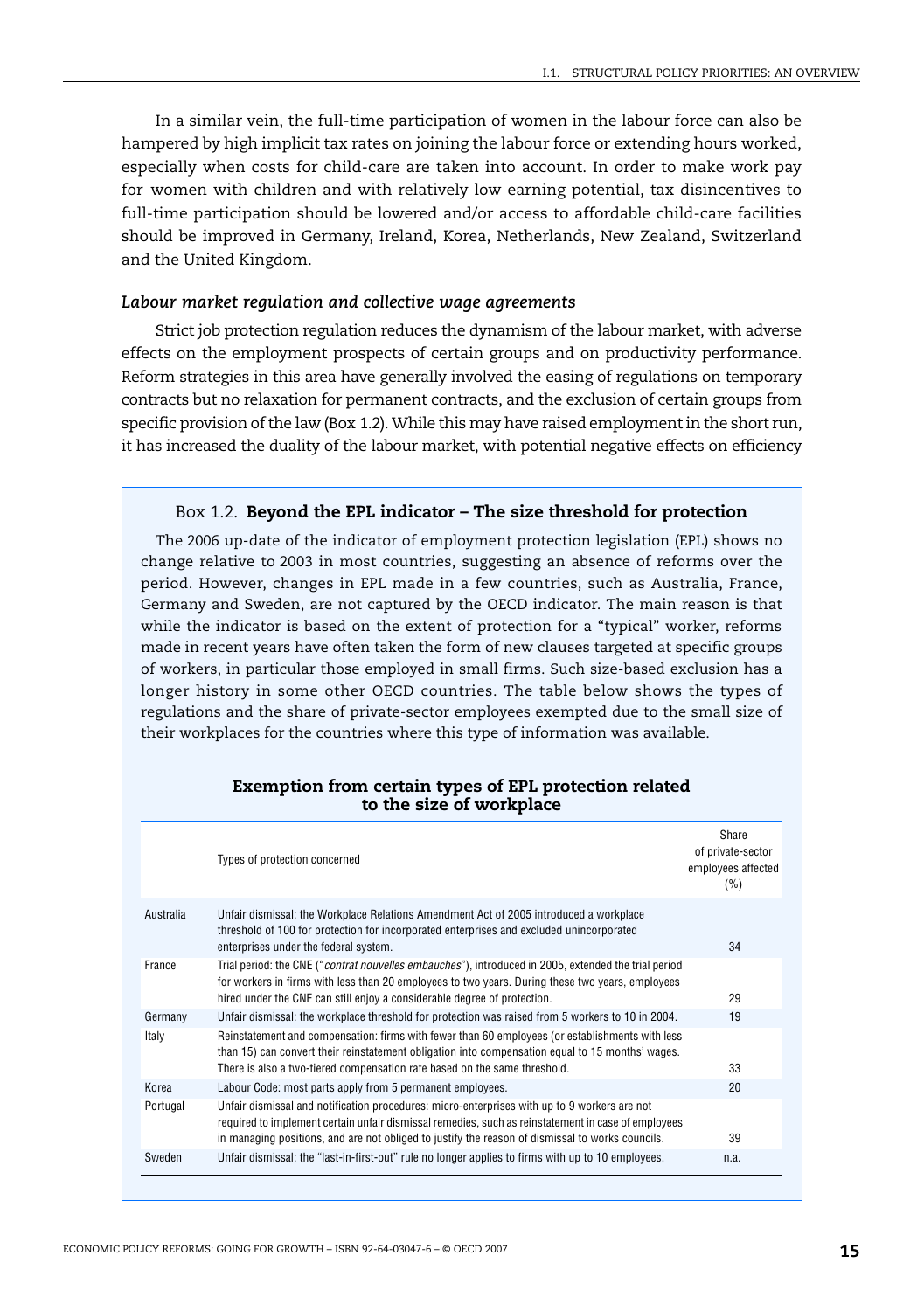in the long term as well as on working conditions for some workers. To counter the adverse effects of employment protection legislation on labour utilisation of certain groups and growth in general, reforming it is a priority, especially for regular contracts, in the Czech Republic, France, Greece, Japan, Luxembourg, Portugal, Spain, Sweden and Turkey. Reform options include moving towards a single contract where protection grows with seniority, *e.g.* by requiring employers to pay regular contributions to individual separation accounts that can be accessed in the case of layoffs, and reducing judicial uncertainty related to vague definitions of unfair dismissal in legislation.

High statutory minimum hourly labour costs, *i.e.* minimum hourly wages and social security contributions at that wage level, can reduce employment prospects of some groups, notably young people. Prompted by such concerns, some European countries have sought to reduce social security contributions on low earnings rather than reduce minimum wages relative to the average. Reducing relatively high minimum labour costs is seen as a priority for a few countries. More specifically, the minimum cost of labour should be reduced in France, Greece and Turkey by limiting the adjustment of minimum wages to below increases in average wage levels, lowering employers' contributions and/or introducing distinct minimum wages for young workers.

Extension of collective contracts to cover workers and employers not party to the original settlement risks establishing too high labour costs in some industrial segments and regions. More generally, to allow for better alignment of labour productivity and costs at the local level, it is a priority to reform bargaining arrangements in Australia, Belgium, Finland, Italy and Spain.

#### *Summary*

Given that priorities are identified based on performance weaknesses, their distribution across policy areas generally reflects the differences observed in the performance profiles.<sup>9</sup> Moreover, country groupings in terms of policy priorities broadly match those based on broad performance outcomes. For instance, policy priorities aimed at boosting overall labour resource utilisation remain more concentrated in Continental European countries. For countries with a large gap in GDP per capita, as well as in Japan and Switzerland, raising productivity is the main challenge and hence priorities tend to focus more on liberalisation of product markets, especially in network industries and services. English-speaking countries have generally good labour market performance, but raising the skills level in particular via an improvement of secondary education remains a common challenge. Finally, a large number of EU countries share the need to strengthen their higher-education systems in order to improve graduation rates and /or the quality of teaching and research performed.

On average across countries, between one and two of five priorities identified in *Going for Growth 2005* has been dropped from the current exercise. In the majority of cases that were dropped, some actions taken had already been reported in *Going for Growth 2006* or have been taken since then. Even though in many instances the reforms made have only partially addressed the identified weaknesses in the related policy settings, this has been enough to allow other policy areas to become more pressing issues. Furthermore, the extension of the exercise to the area of innovation, combined with an improvement in the set of indicators measuring policy areas already covered in the past, as well as a reassessment of policy requirements has resulted in the exclusion of some priorities even though little or no action had been taken.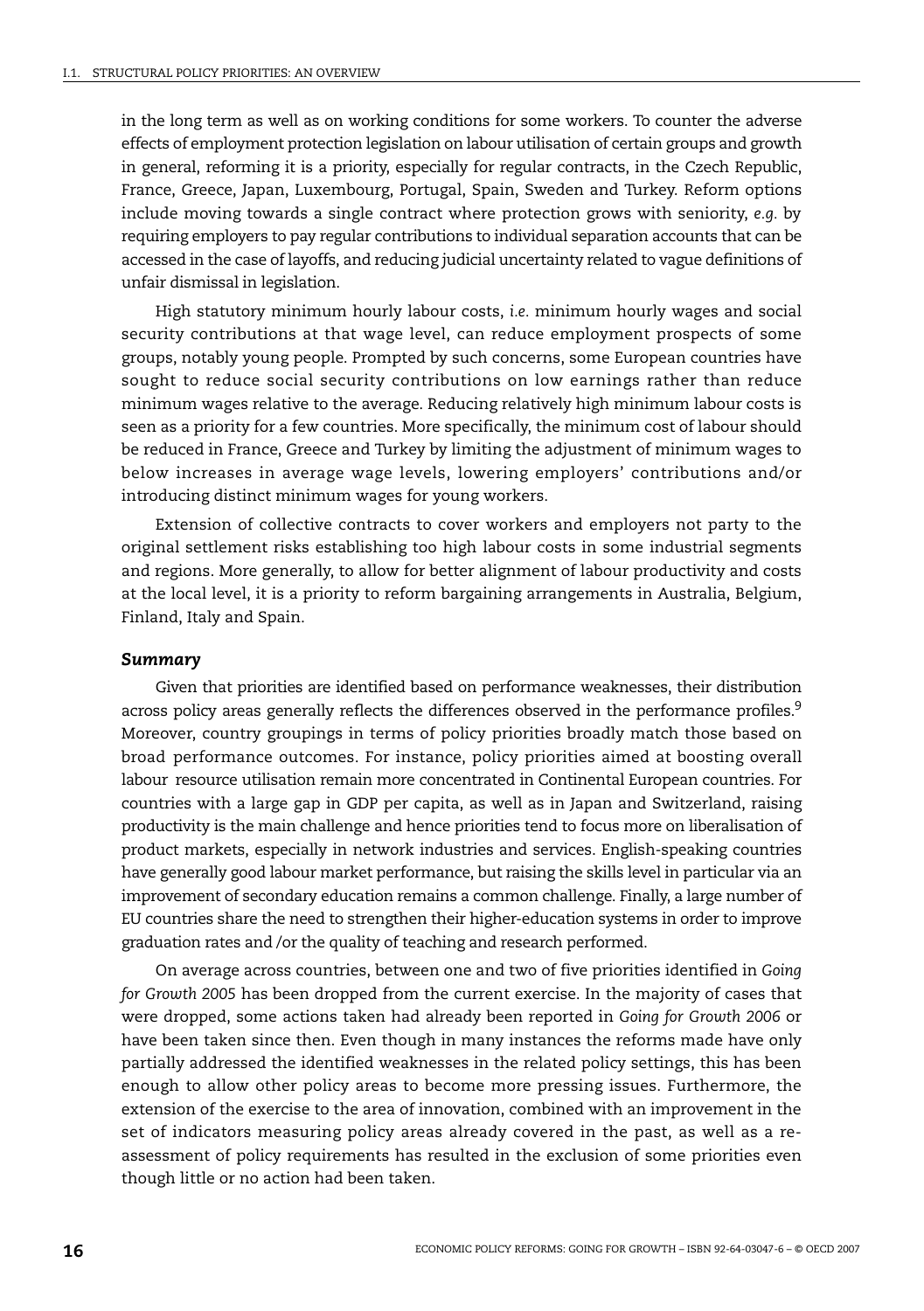#### *Notes*

- 1. A more detailed review of the trends in growth performance and their sources is provided in Annex 1.A1. In absence of sufficient backward revisions available at the time of publication, the figures for Greece do not incorporate the major upward revision to national accounts announced by the authorities in the fall of 2006.
- 2. International comparison of economic performance measured in terms of GDP per capita and its main sub-components is facilitated by the use a country as a benchmark or "numeraire". Owing to its size and position among the leading countries in terms of GDP per capita, the United States is a natural choice for a numeraire.
- 3. GDP per capita in these countries is boosted by special factors: oil extraction in Norway and cross-border workers and the financial market in Luxembourg.
- 4. Bourlès and Cette (2005), "A comparison of structural levels of productivity in the major industrialised countries", OECD, *Economic Studies*, No. 41.
- 5. Evidence presented in Chapter 4 indicates that more competitive product markets may also boost labour utilisation.
- 6. For a more detailed discussion of the policy determinants of labour market performance (see Chapter 4).
- 7. The implicit tax on continued work is equal to the change in pension wealth over a certain period. The pension wealth is the sum of the flow of discounted pension benefits (or other *de facto* retirement benefits) less contributions to such benefit schemes. See Chapter 5 of *Going for Growth* 2005 for more details.
- 8. More recently, the share has stabilised in some of these countries (*e.g.* Australia). Among other countries for which data are available, only a few (*e.g.* Italy and Poland) have achieved a substantial reduction in the number of claimants during the first half of the 2000s.
- 9. Measures to strengthen labour market performance account for over one-third of all priorities, while those related to product market regulation, trade and innovation account for around one quarter. Education policies also remain an important area of policy priorities (around 15% of total) with an even split between secondary and tertiary levels. The remaining priorities are accounted for by recommendations in various fields not covered by indicators such as public sector efficiency, non-tariff trade barriers, public infrastructure and housing.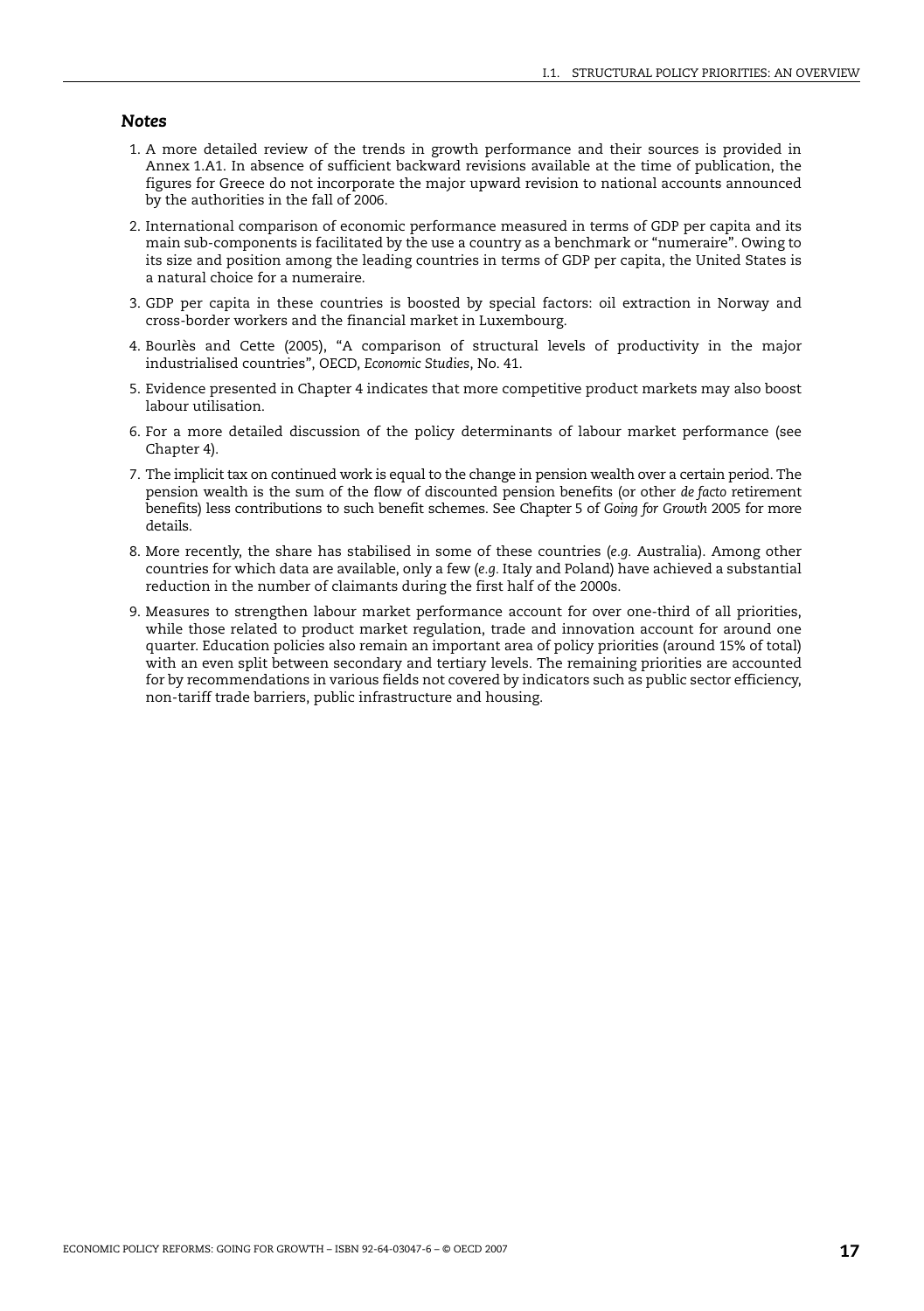#### ANNEX 1.A1

### *Broad Trends in Growth Performance*

This annex provides a description of broad trends in growth performance in the OECD countries. It first provides a brief overview of trends in aggregate GDP growth. It then examines the two key components of GDP per capita: labour productivity and labour utilisation.

#### **GDP per capita and income**

Most OECD countries have not achieved over the past ten years the substantial convergence on the living standards of the United States seen in earlier post-war decades. Trend GDP per capita has grown markedly faster than in the benchmark country only in the Czech Republic, Greece, Hungary, Ireland, Korea, Luxembourg, Poland and the Slovak Republic. Trend growth in Mexico and Turkey has been mediocre over the past decade especially considering the large potential for these economies to catch up, although there have been some signs of improvement over the past five years. Strikingly, living standards in a number of large economies, France, Germany, Italy and Japan, have not kept pace over the past decade with the trend increase in GDP per capita in the United States.

Convergence of GDP per capita is only a partial measure of the narrowing of the gap in living standards across countries. As discussed in the 2006 issue of *Going for Growth*, it measures income rather than wealth and even then it ignores incomes received from abroad or paid to foreigners. Nevertheless, the relationship between GDP and other measures of economic well-being such as net national income is close in all but a few notable cases. For instance, although Ireland has almost caught up with the level of GDP per capita of the United States, foreign investors now lay claim to a significant share of profits and therefore national income per capita has made less progress towards convergence. For the Czech Republic and Poland, the increase in net outward transfers of income over the past decade has also had a substantial effect in slowing the growth of national income relative to output. Changes in the terms of trade have had a material negative effect on the growth of real incomes in specialised ICT-producing countries (Finland and Korea) – partly offsetting the impact that this strong GDP growth performance has had on their wellbeing. In contrast, they have been beneficial over the past ten years for real income in resource-rich countries such as Australia.

#### **Labour productivity**

In most countries, the GDP-per capita gap is largely explained by weaker productivity compared with the United States. This includes non-US English-speaking and Nordic countries, as well low-income economies. Even in the Continental European economies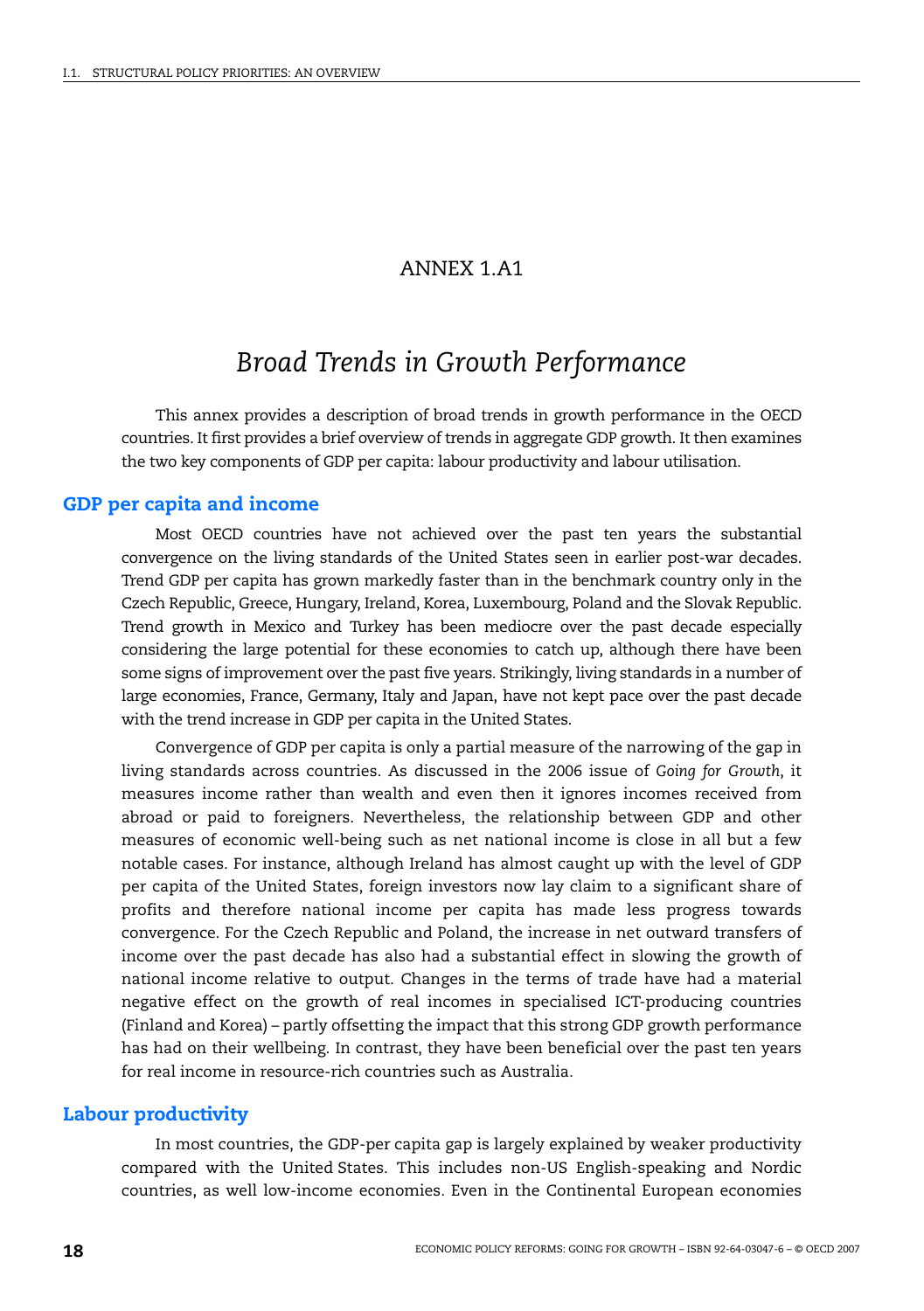with measured labour/productivity close to the United States, it is likely that true productive capacity is lower taking into account low labour utilisation in these countries and lower-productivity workers being less likely to be employed (see main text).

Closing the gap in living standards with the United States over the past ten years, where it has occurred, has largely been achieved through relatively faster growth in labour productivity. To narrow the productivity gap over the past decade, countries have needed to make rapid improvements in output per hour as labour productivity in the United States accelerated from the mid-1990s and has accelerated further since 2000. Growth of output per hour has generally been fastest in countries with a low initial level of productivity and so the greatest potential to catch up (Figure 1.A1.1). But, the growth rate of labour productivity in even these countries still implies very slow convergence to the level of the benchmark country.\* Labour productivity growth in Mexico has not even been sufficient to keep pace with the United States.





Gap *vis-à-vis* the United States<sup>1</sup>

1. The average trend growth rate of labour productivity, measured as GDP per hours worked, is calculated on the basis of volumes data. Data for Greece do not take into account the 25% upwards revision to the level of GDP announced in 2006.

2. 1998-2005 for the Czech Republic, 1995-2004 for Mexico and Turkey; Poland is not included in the EU19, due to missing hours data in 1995.

*Source: OECD Economic Outlook*, No. 80; OECD, *National Accounts of OECD Countries*, 2006.

The persistent weakness of labour productivity in the Netherlands and Spain over the past ten years may to some extent reflect progress in raising labour utilisation by drawing less productive workers back to work or delaying their retirement. This would tend to depress the measured average labour productivity and further distort the picture of true underlying productive capacity.

One reason for the failure of most countries to narrow the productivity gap is that the increase in capital intensity, *i.e.* capital services per hour worked, in the United States has been faster than in almost all other countries for which data are available (Figure 1.A1.2). This

<sup>\*</sup> For example, even with the fifth highest rate of trend labour productivity growth in the OECD over the past ten years, Hungary would still take over a decade to reach half of the level of labour productivity in the United States.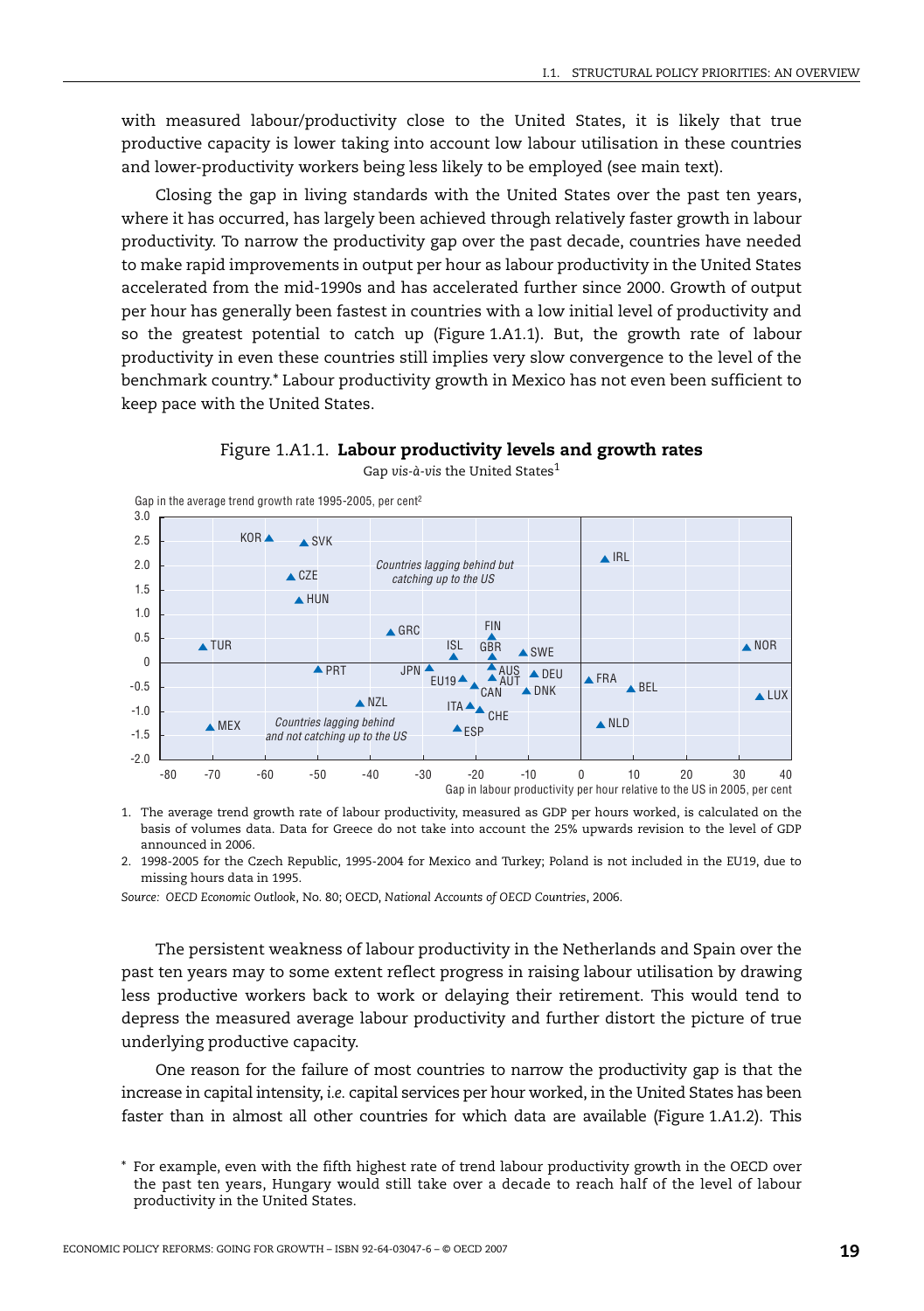



1. Labour productivity is defined as in Figure 1.A1.1. Capital deepening is measured as the growth rate of capital services less the growth rate of total hours worked.

*Source:* OECD, Productivity database; OECD, *National Accounts of OECD Countries*, 2006; and *OECD Economic Outlook*, No. 80.

strong performance has been associated with particularly strong investment in ICT equipment. Growth of capital services has typically been weaker in countries, such as in Continental Europe, where the contribution from ICT capital services has been less. Non-US English-speaking countries have experienced strong contributions to growth from ICT capital services but less than in the United States. For many countries, this weaker capital-deepening relative to the United States accounts for their relative weakness in labour productivity growth. In other countries (Canada, Denmark, Italy, the Netherlands, New Zealand, Spain and Switzerland) the relatively weak productivity growth performance is largely accounted for by substantially weaker growth in trend multi-factor productivity than in the United States. By contrast, trend multi-factor productivity has contributed substantially to the convergence of labour productivity for a small number of countries, such as Finland, Iceland, Ireland and Norway.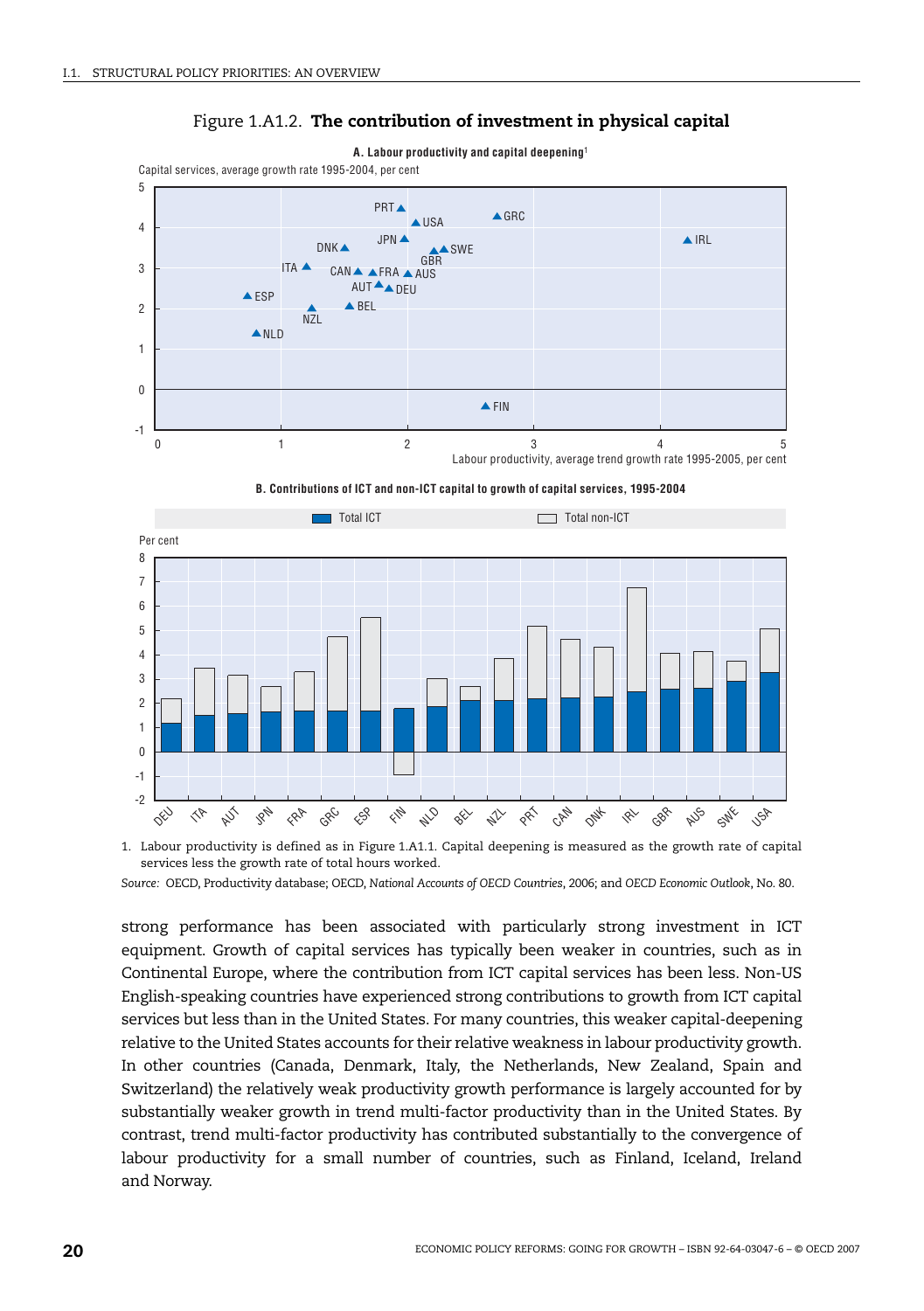

Figure 1.A1.3. **The sources of labour resource utilisation differences, 2005**<sup>1</sup> Percentage gap *vis-à-vis* the United States

- 1. Countries are ranked on the basis of their labour utilisation. In the case of Luxembourg, the population is augmented by the number of cross-border workers in order to take into account their contribution to GDP.
- 2. Total hours worked during the year as a ratio of total population.
- 3. Population in the labour force as a ratio of working-age population.
- 4. Total employment as a ratio of the labour force.

*Source:* OECD, Labour Force Statistics database and OECD, Productivity database.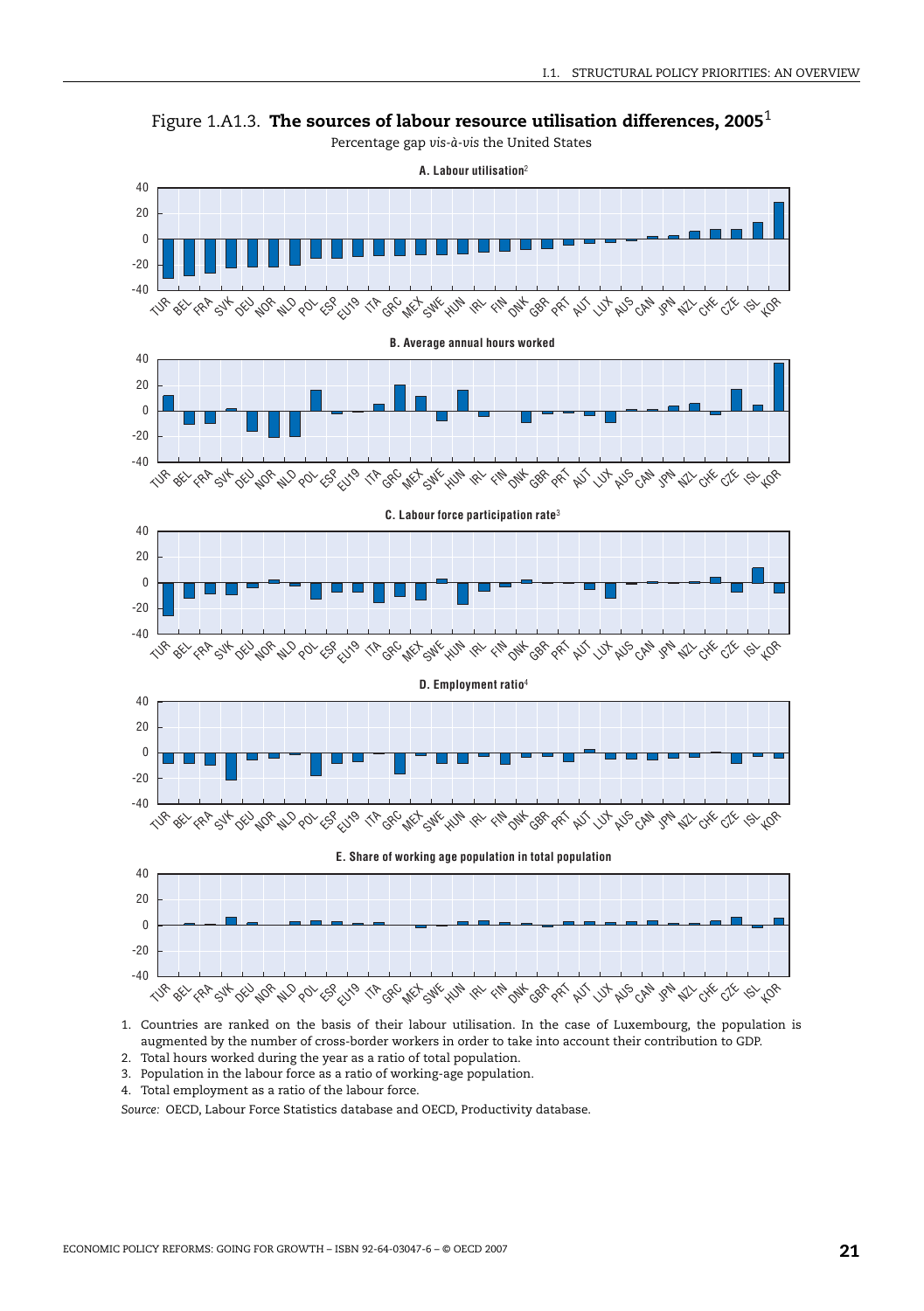#### **Labour utilisation**

In major Continental European countries the labour-utilisation gap, *i.e.* the smaller number of hours worked per person relative to the benchmark, is mostly explained by a combination of low average hours per person employed and low labour force participation (Figure 1.A1.3). Lower labour utilisation in Nordic countries is largely the result of low average hours worked per person employed as participation rates are typically relatively high. By contrast, the gap in low-income countries such as Hungary, Poland, Mexico and Turkey is explained by low labour-force participation as average hours worked per employed person are high. High unemployment has a substantial negative effect on the labour-utilisation gap in Poland and Slovakia.

The weak employment rates of some countries are largely explained by low employment of some specific groups, such as of younger workers, women and those aged 55 and over; the contribution of prime-aged males to employment is very similar across countries (Figure 1.A1.4). Female employment is relatively limited in lower-income, Asian and Mediterranean OECD countries. Employment of young and older workers is weak in some lower-income and Continental European countries. In addition to explaining much of the difference between countries, changes in employment for these groups also account for a large part of the increase in the overall employment rate. For example, overall employment rates have increased over the past ten years in Finland, Hungary, the Netherlands and New Zealand due in part to an expansion of employment of older workers.





1. Prime-aged workers defined as aged 25-54, older workers defined as aged 55 to 64. *Source:* OECD, Labour Force Statistics database.

Overall, progress in raising labour resource utilisation has been mixed over recent years. While the labour market performance in the United States improved relatively strongly in the late 1990s, the trend employment rate and average hours per worker have both declined since 2000. Elsewhere, trend labour utilisation has increased over the past ten years in a few countries where it has been traditionally low (such as Ireland, the Netherlands and Spain). It has also risen in many countries with already good performance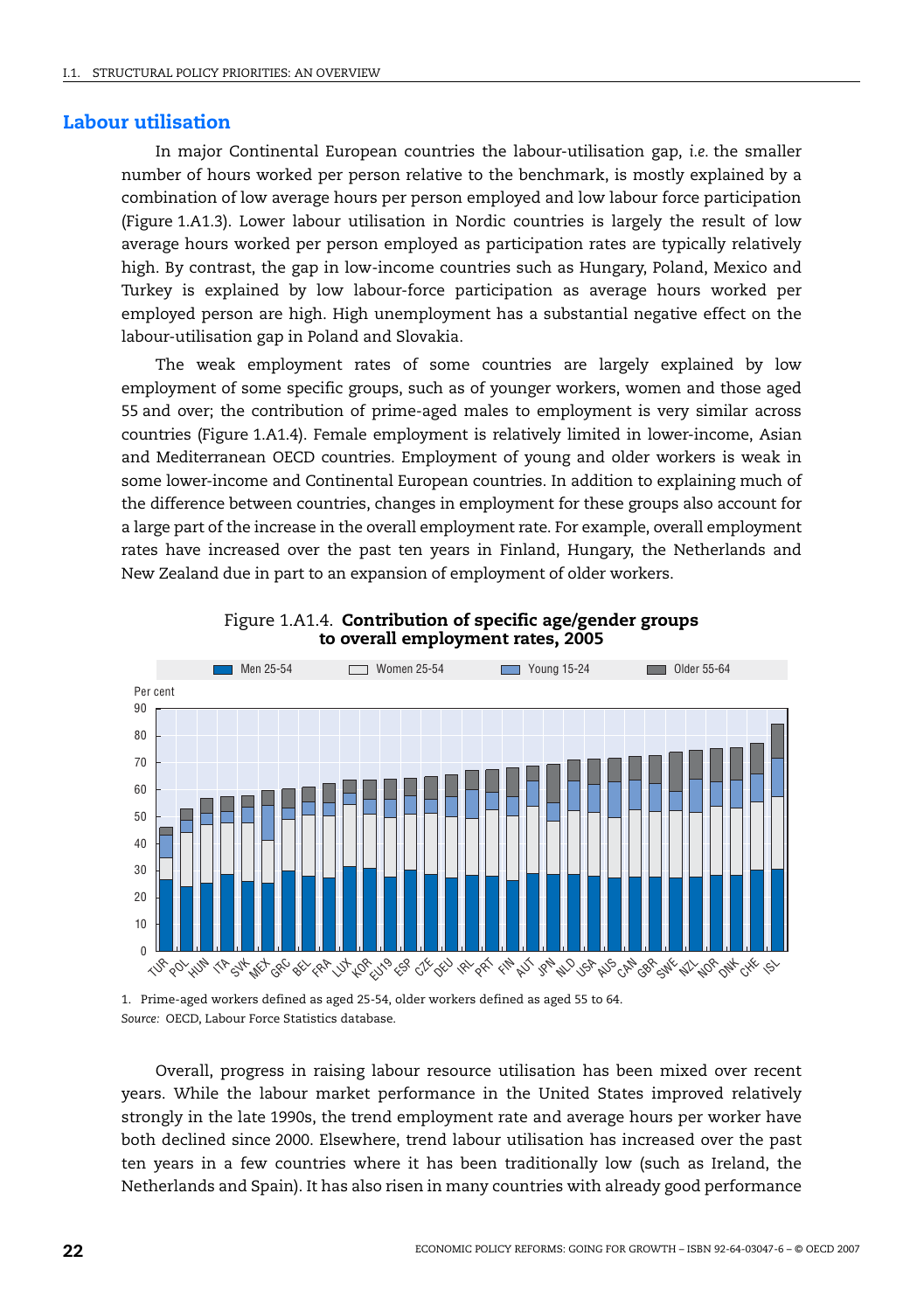such as Canada and New Zealand. By contrast, trend labour utilisation has fallen further from an already low level in France and Turkey. Higher participation rates have tended to raise labour utilisation in most countries over the past ten years, helped by the modest fall in unemployment in many OECD countries. This increase in the proportion of people working has typically been at least partly offset by shorter average hours per person employed, which reflects to some extent the increased incidence of part-time work.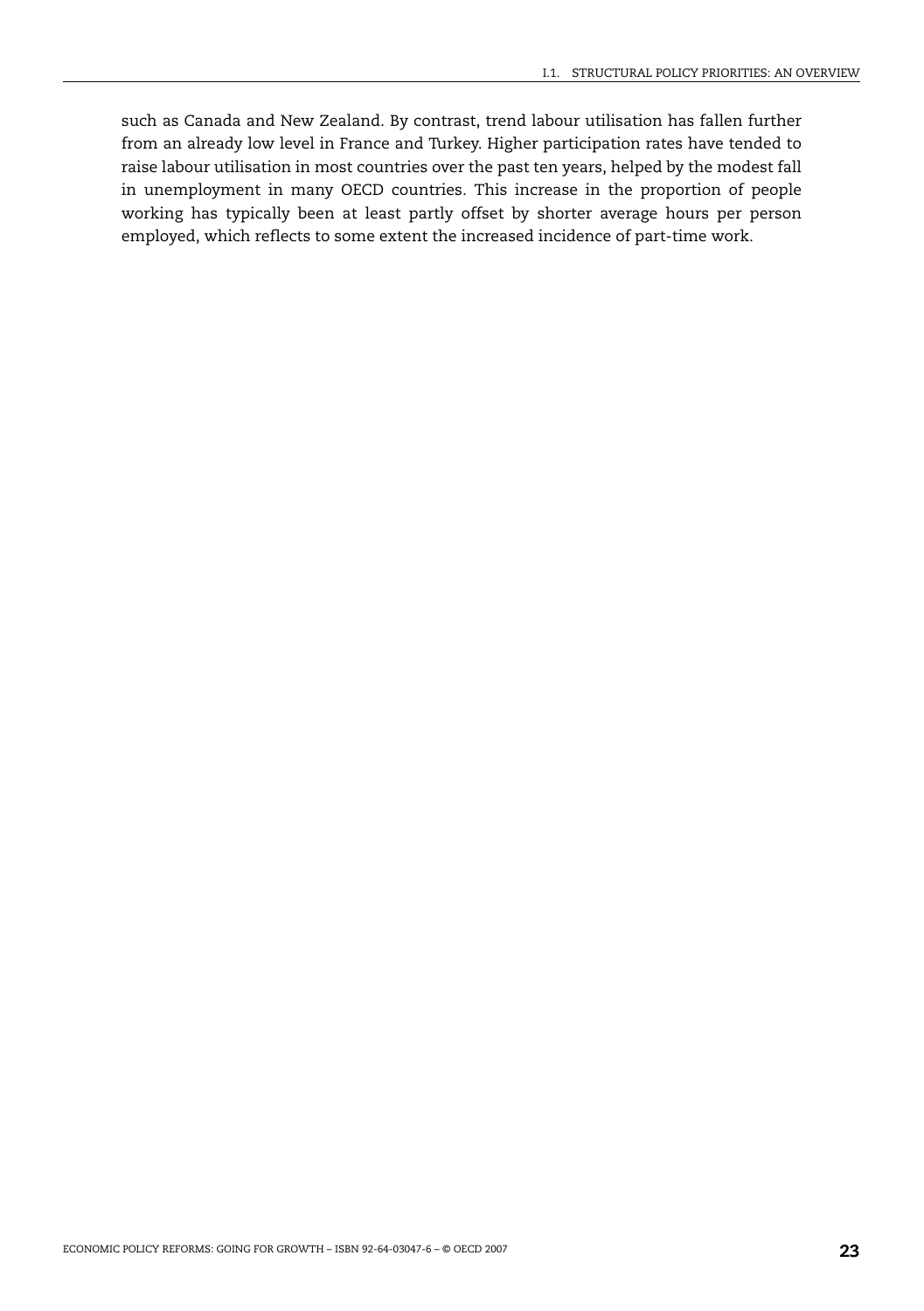#### ANNEX 1.A2

### *Selection of Policy Priorities*

This annex describes the process of selecting the policy priorities listed in Table 1.1 and discussed in detail in the country notes in Chapter 2. The five priorities are chosen on the basis of indicators and OECD expertise. The selection of priorities is based on two steps:

- Step one identification of weaknesses in performance at an aggregate and/or at a disaggregated level based on international benchmarking.
- Step two identification of potential policy priorities if poor performance is associated with policy settings that are weak by cross-country comparison.

Each step is discussed below under a separate heading.

#### **Identification of performance weaknesses**

The top-level indicator of performance is the comparative level and growth rate of GDP per capita *vis-à-vis* the United States. This country is chosen as the numeraire to assess relative performance because it has historically been among the leading OECD countries in terms of material living standards.

For priority selection, the gap in GDP per capita is broken down into its main sub-components: labour resource utilisation and productivity. A breakdown into sub-components allows for a finer assessment for performance and for the possibility to detect areas of weakness even in countries that are leading in terms of overall GDP per capita.

The labour-productivity gap, the difference with the numeraire country in terms of output per hour worked, can be further broken down into capital services available per hour worked and multi-factor productivity.

Likewise, the labour-utilisation gap, measuring the difference in average hours worked per person, can be further decomposed into three factors: the average number of hours worked per employee, total employment as a ratio of working age population, and the share of the working-age population in the total population.

The aggregate employment rate is supplemented as a measure of performance by group-specific employment rates that more precisely identify where the weakness in performance lies. Many of the differences in overall employment rates across countries and the changes in employment can be explained by specific groups, such as the young, women and older workers.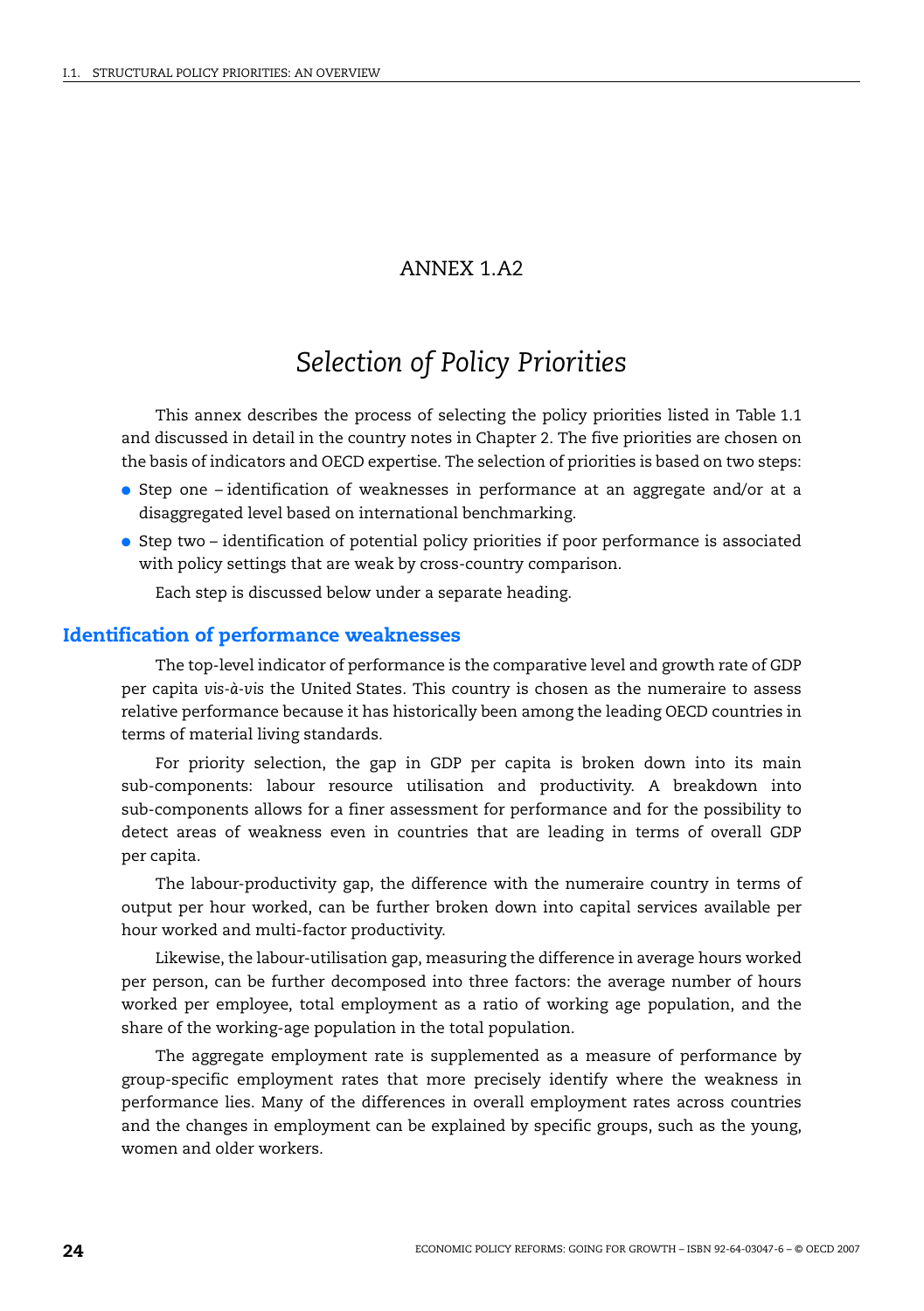#### **Identification of policy priorities**

Five policy priorities are then set for each country, addressing areas where performance weaknesses have been identified. Three of the priorities are selected on the basis of cross-country comparison of indicators of the stance of policies, confirmed by judgement and experience of country experts. The remaining two priorities primarily draw on country expertise, although they are often also supported by indicators. This allows some scope to select policy priorities in areas not covered by the set of indicators.

#### *Selection of indicator-based priorities*

Indicator-based priorities are set by comparing policies across OECD countries.

The comparisons are based on a set of around 50 policy indicators (see Chapter 3). These cover a broad range of policy areas such as labour market policies, education, product market regulation and health. The construction of these indicators draws on the expertise of a number of OECD directorates:

- Labour market performance and social conditions are monitored on a regular basis and the results reported in the *OECD Employment Outlook* and *Benefits and Wages*, as well as in other reports such as *Pensions at a Glance*.
- The extent and quality of education of the young and the wider populations are reviewed regularly and published in *Education at a Glance*, reports from the Programme for International Student Assessment (PISA), and country reviews.
- Developments in the taxation of labour income and standardised indicators of taxation are published in *Taxing Wages*.
- *Agricultural Policies in OECD Countries* monitors support to agriculture.
- Performance and policies in the area of science, technology and industry are reviewed in *Science, Technology and Industry: Outlook*; the *Information Technology Outlook*, the *OECD Communications Outlook*, and the *SME and Entrepreneurship Outlook*.
- Policies that affect regulation, competition and market openness are reviewed regularly and published in the series of *OECD Reviews of Regulatory Reforms*.

New indicators have been incorporated into the selection of indicator-based priorities for this edition of *Going for Growth*. These include indicators of innovation policies drawn from the analysis presented in *Going for Growth 2006*.

Indicators are intended to provide a quantitative summary of the stance of policy in a particular area. As such, they do not necessarily fully capture all the dimensions of a policy setting, nor the way in which policies are enforced in each country. Constructing indicators is a resource-intensive process and so it is not always possible to update them at a high frequency. As a result, indicators do not necessarily reflect all the recent developments in policy and some reforms will not be captured if they fall outside the dimensions considered in the indicator. Given these difficulties, it is essential to apply judgment and expertise in using indicators to set policy priorities. In this regard, matching policy priorities to weaknesses in performance helps to mitigate the effect of potentially misleading indicators by requiring that an indicator reading showing a poor policy should be matched by a weak performance in an area affected by the policy in question.

The matching of specific performance and policy areas is based on economic analysis of the impact of policies, supported by empirical evidence. Although multi-variate econometric analysis is usually necessary to establish a robust relationship between two variables, the link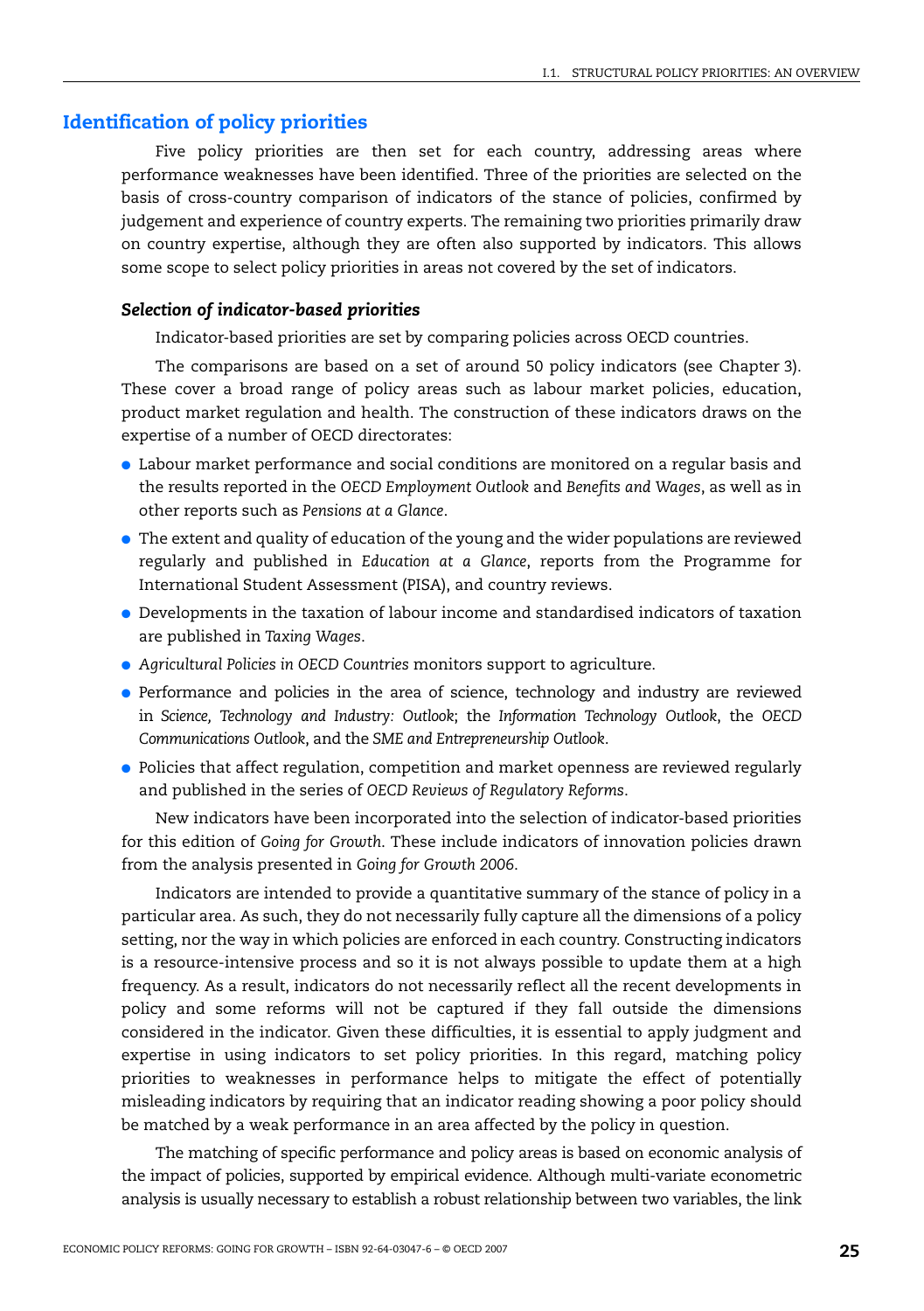between policy settings and economic performance can be shown with a simple bi-variate example. As explained in detail in Chapter 5, economy-wide product market regulation (PMR) can limit competition. This reduces the incentive for firms to invest in ICT equipment and slows the process by which new technologies are adopted. Indeed, there is a clear negative relationship between PMR and the share of ICT investment in GDP as strict regulations reduce investment in ICT (Figure 1.A2.1). Using this particular match of performance and policy, countries having a relatively low share of ICT in total investment and at the same time, relatively stringent regulatory barriers to competition, could be selected as countries where easing product market regulation would be a candidate for a policy priority.





1. The scale of the indicators is 0-6 from least to most restrictive. *Source:* OECD, Product Market Regulation and Productivity databases.

The identification of policy priorities for each country based on matching poor policy settings and weak performance can be further illustrated using examples from different types of economies (Figure 1.A2.2). Indicators of performance and policy settings are re-scaled so that each has a mean of zero and a standard deviation of one, and positive numbers indicate a position better than OECD average. Given that several policies may affect one measure of performance and that a single policy may affect performance in a number of ways, there is a large number of policy-performance matches to consider as priority candidates. In this framework, a policy setting is considered as a candidate for a priority if a sub-par performance in a specific area (*e.g.* ICT investment) is matched with an inadequate related policy setting (*e.g.* product market regulation), with the respective OECD averages used as benchmark.

Therefore, performance-policy matches falling in the lower-left quadrant of each panel of Figure 1.A2.2 indicate policy settings that could be considered as candidates for a priority. For instance, a *low-income* country typically has a large number of policy priority candidates, as the below-average level of income often reflects poor policy settings that lead to weak performance in key determinants of growth, such as labour productivity. By contrast, it is generally more difficult to identify candidates for policy priorities in *English-speaking* countries as these tend to have policy settings more favourable than the OECD average and also relatively stronger performance.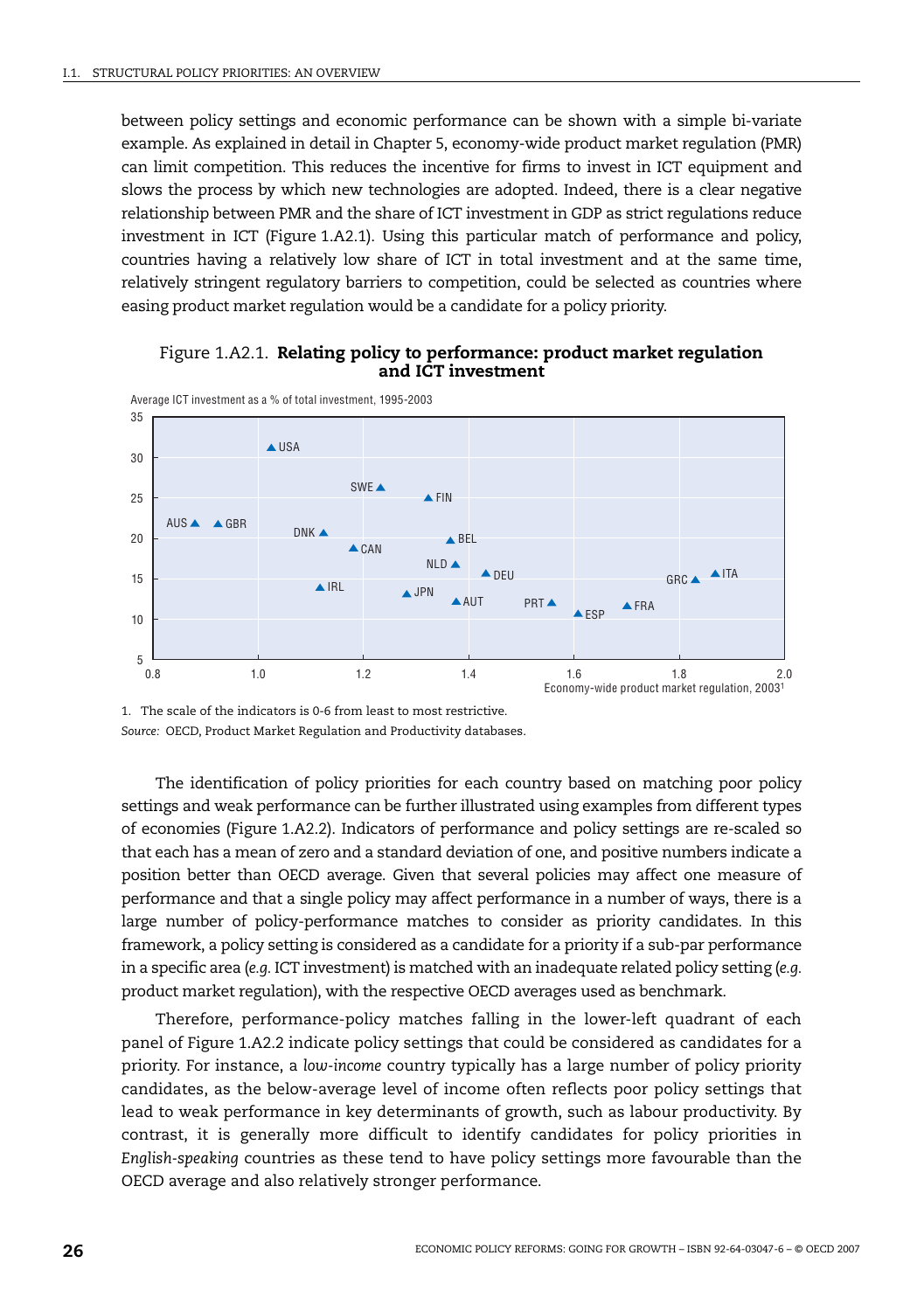

#### Figure 1.A2.2. **Examples of selection of candidates for policy priorities: matches of performance and policy indicators**<sup>1</sup>

1. Performance and policy gaps relative to OECD average, where positive numbers indicate position better than average. The bottom-left quadrant represents candidates for policy priorities. Indicators rescaled to have mean of zero and standard deviation of one across countries.

*Continental European* countries typically have policy settings that are somewhat less supportive of growth and employment than the OECD average so that, despite their above average level of income, there are still many candidates for policy priorities in these economies. *Nordic countries* show a number of policy settings that would generally be considered weaker than the OECD average but that are not selected because there is no corresponding relative weakness in performance, due to other policies and features of the economy.

Given the potentially large number of candidates for priorities in many countries, other information and criteria are then applied to identify the most pressing indicatorbased policy priorities. For instance, the difference between the policy indicator and the OECD average can be taken as an indication of how far a policy setting is from good practice and how this compares with other policies. In general, policies furthest away from the benchmark are most likely to indicate a policy priority. Econometric estimates of the impact on performance of changing policy provide additional guidance in selecting the policies that would be likely to have the greatest impact on performance if they were raised